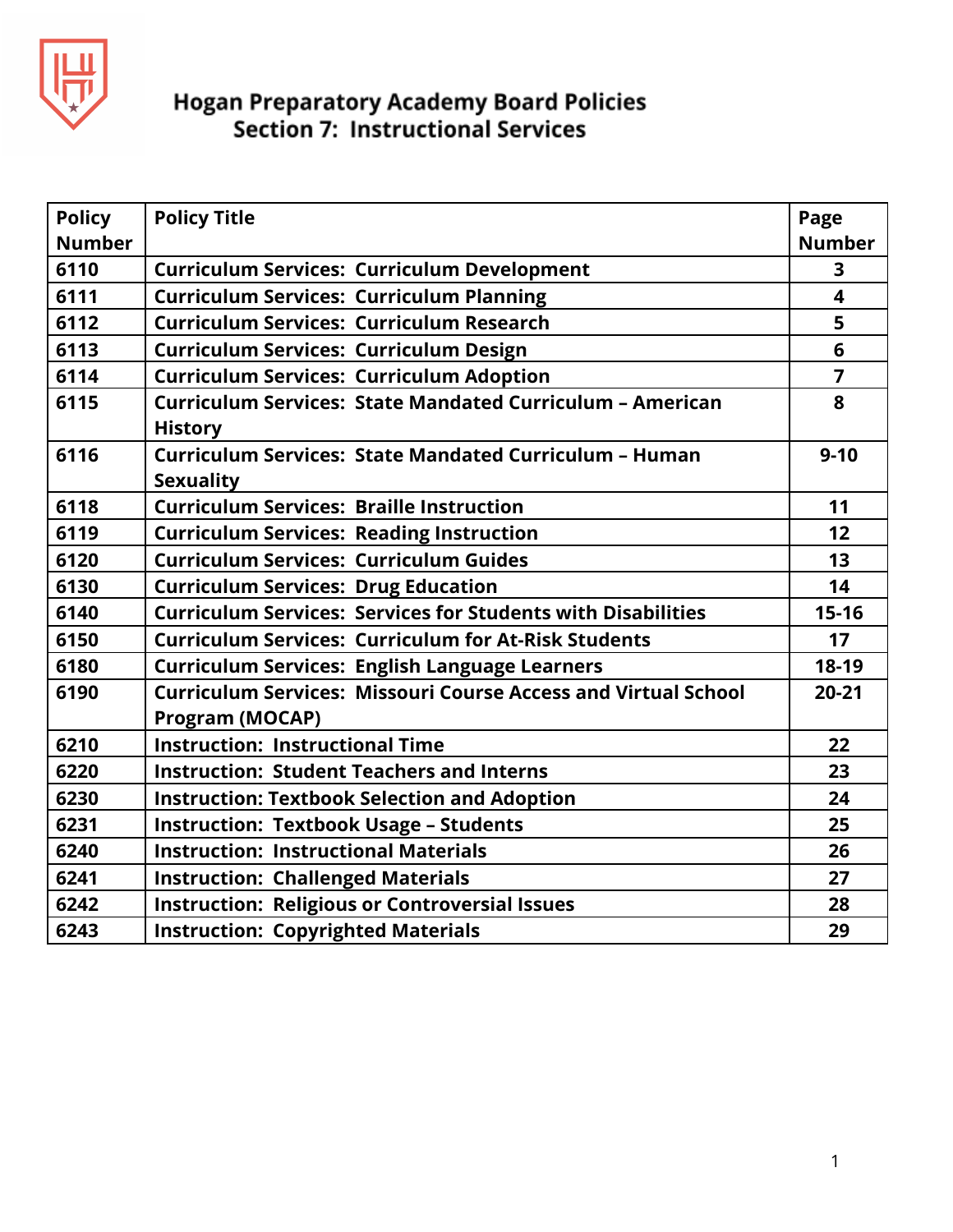

| <b>Policy</b><br><b>Number</b> | <b>Policy Title</b>                                            | Page<br><b>Number</b> |
|--------------------------------|----------------------------------------------------------------|-----------------------|
| 6250                           | <b>Instruction: Instruction for Students with Disabilities</b> | 30                    |
| 6260                           | <b>Instruction: Educational Surrogate</b>                      | 31                    |
| 6270                           | <b>Instruction: Instruction for At-Risk Students</b>           | 32                    |
| 6273                           | <b>Instruction: Instruction for Homeless Students</b>          | 33                    |
| 6274                           | <b>Instruction: Instruction for Migrant Students</b>           | 34                    |
| 6310                           | Libraries, Media and Technology Services: School Library       | 35                    |
| 6320                           | Libraries, Media and Technology Services: Internet Usage       | 36                    |
| 6420                           | <b>Test Security Policy</b>                                    | 37                    |
| 6445                           | <b>Dyslexia Screening Policy</b>                               | 38                    |
| 6540                           | <b>Physiology Textbook Policy</b>                              | 39                    |
| 6550                           | <b>Alternate Methods of Instruction Plan Model Policy</b>      | 40-41                 |
| 6560                           | <b>Personal Plan of Study Policy</b>                           | 42                    |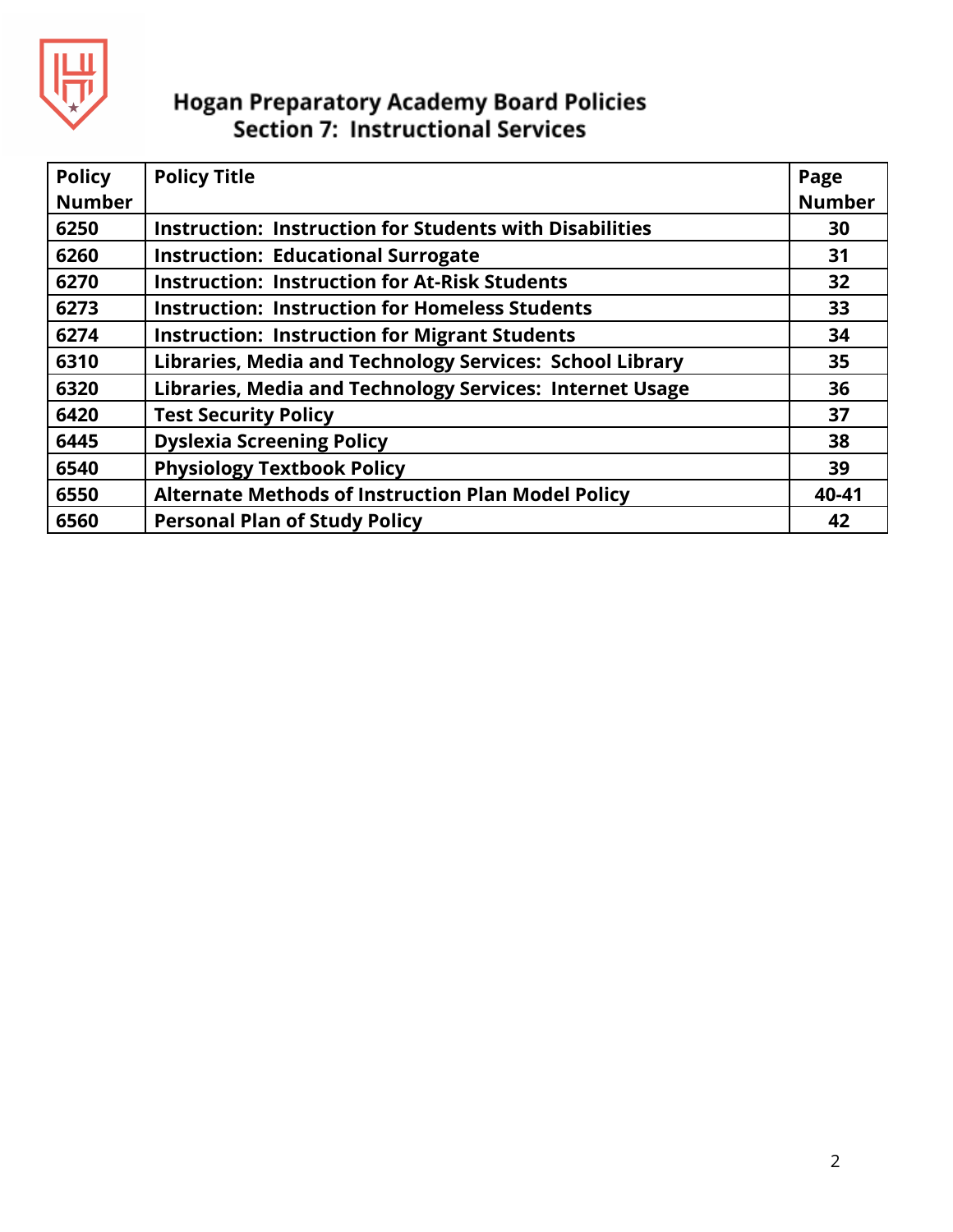

#### **POLICY 6110 – CURRICULUM SERVICES: CURRICULUM DEVELOPMENT**

*(Last approved: 02/24/2020)*

The Board recognizes the need and value of a systematic and on-going program of curriculum review. The Board encourages and supports the professional staff in its efforts to identify and review new curricular ideas, develop and improve existing programs and evaluate all instructional programs.

The Board directs the Superintendent to continuously carry out the curriculum development and implementation process. As used in this Policy, curriculum is the process, attitudes, skills and knowledge that is taught and learned at the appropriate levels in Hogan Prep schools.

However, the Board is responsible for the approval and adoption of curriculum used by Hogan Prep.

Similarly, the Board may adopt Hogan Prep's own education standards, in addition to those already adopted by the state, provided the additional standards are in the public domain and do not conflict with the standard adopted by the State Board of Education.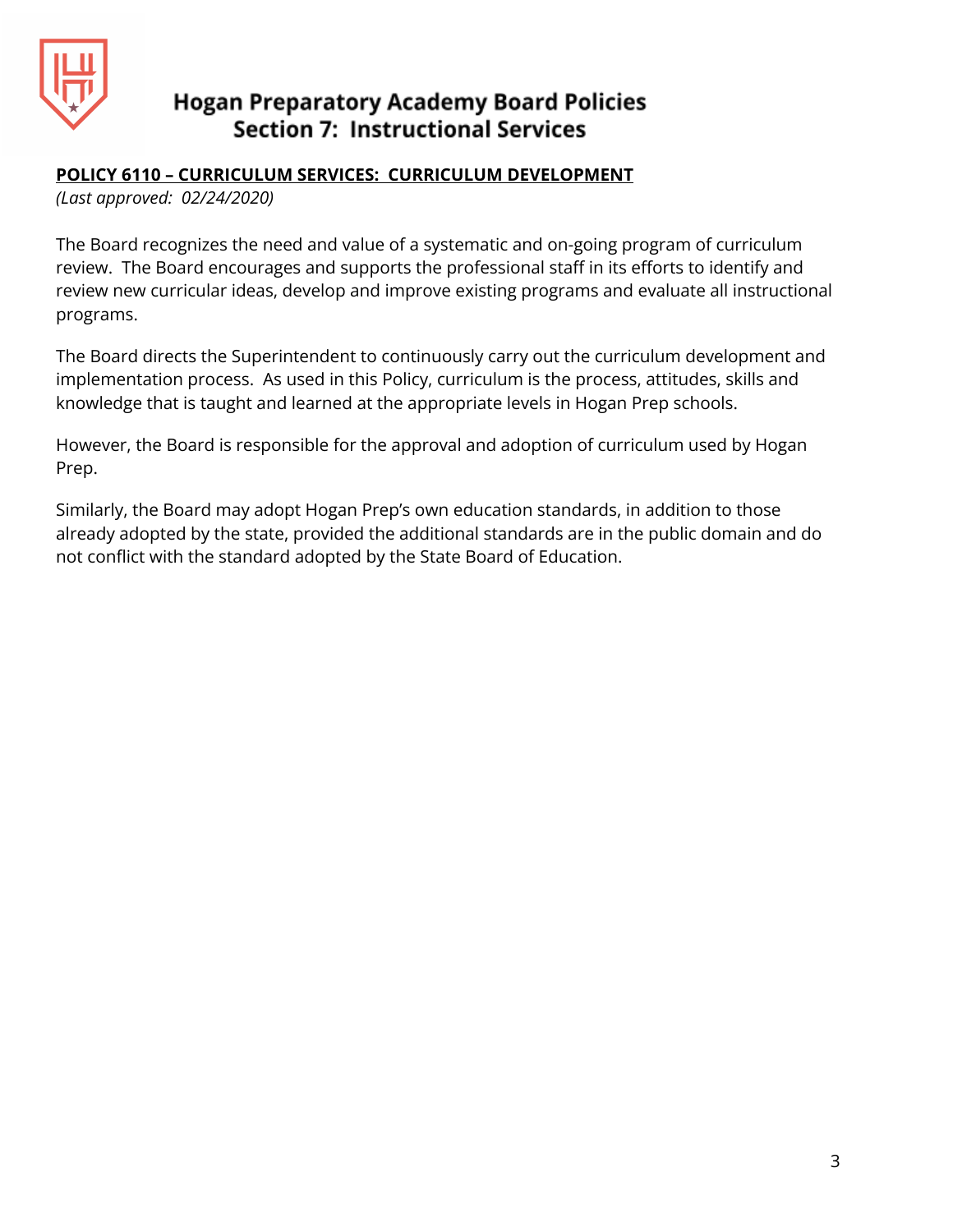

#### **POLICY 6111 – CURRICULUM SERVICES: CURRICULUM PLANNING**

*(Last approved: 02/24/2020)*

The plan for curriculum development will address all requirements indicated by the Outstanding Schools Act of 1993 including the Show-Me-Standards: Section 160.514, RSMo and Code of State Regulations, 5 CSR 50-375.100. These standards include performance (process) standards and knowledge (content) standards. All curriculum developed by Hogan Prep shall satisfy moving Hogan students toward achieving Missouri's definition of what students should know and be able to do by the time they graduate from high school.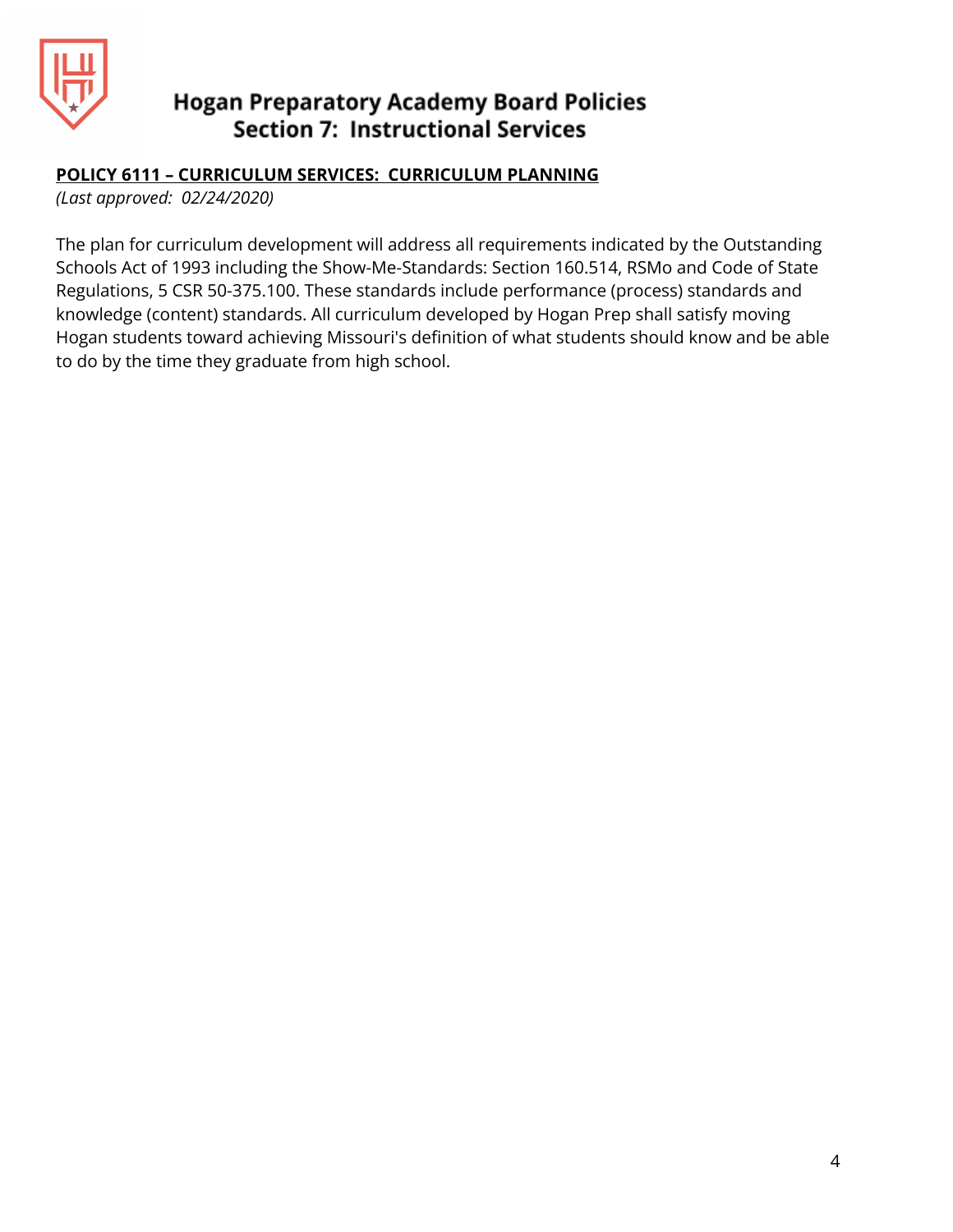

#### **POLICY 6112 – CURRICULUM SERVICES: CURRICULUM RESEARCH**

*(Last approved: 02/24/2020)*

The Board directs that all curriculum developed and/or adopted by Hogan Prep shall be based on current research relative to how students best learn. Resources to be consulted include, but are not limited to, local or area universities, State Department of Elementary and Secondary Education services, Association for Supervision of Curriculum Development and similar national, state and/or local curriculum organizations. Every effort should be made to ensure that Hogan Prep curriculum is current and based on sound educational research findings.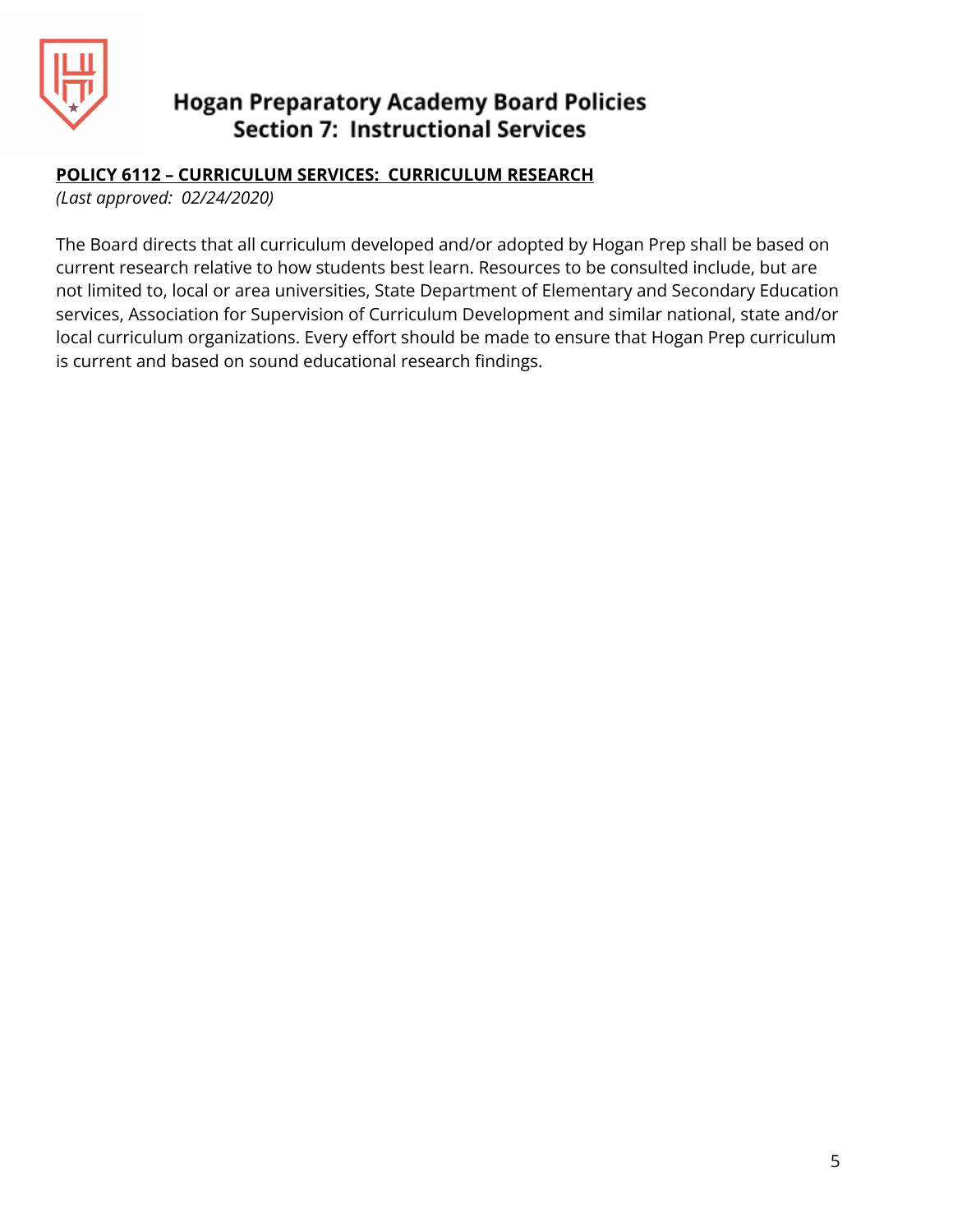

#### **POLICY 6113 – CURRICULUM SERVICES: CURRICULUM DESIGN**

*(Last approved: 02/24/2020)*

The design of Hogan Prep curriculum shall follow curriculum frameworks offered by the State Department of Elementary and Secondary Education which are intended to provide assistance in aligning local curriculum with the Show-Me-Standards.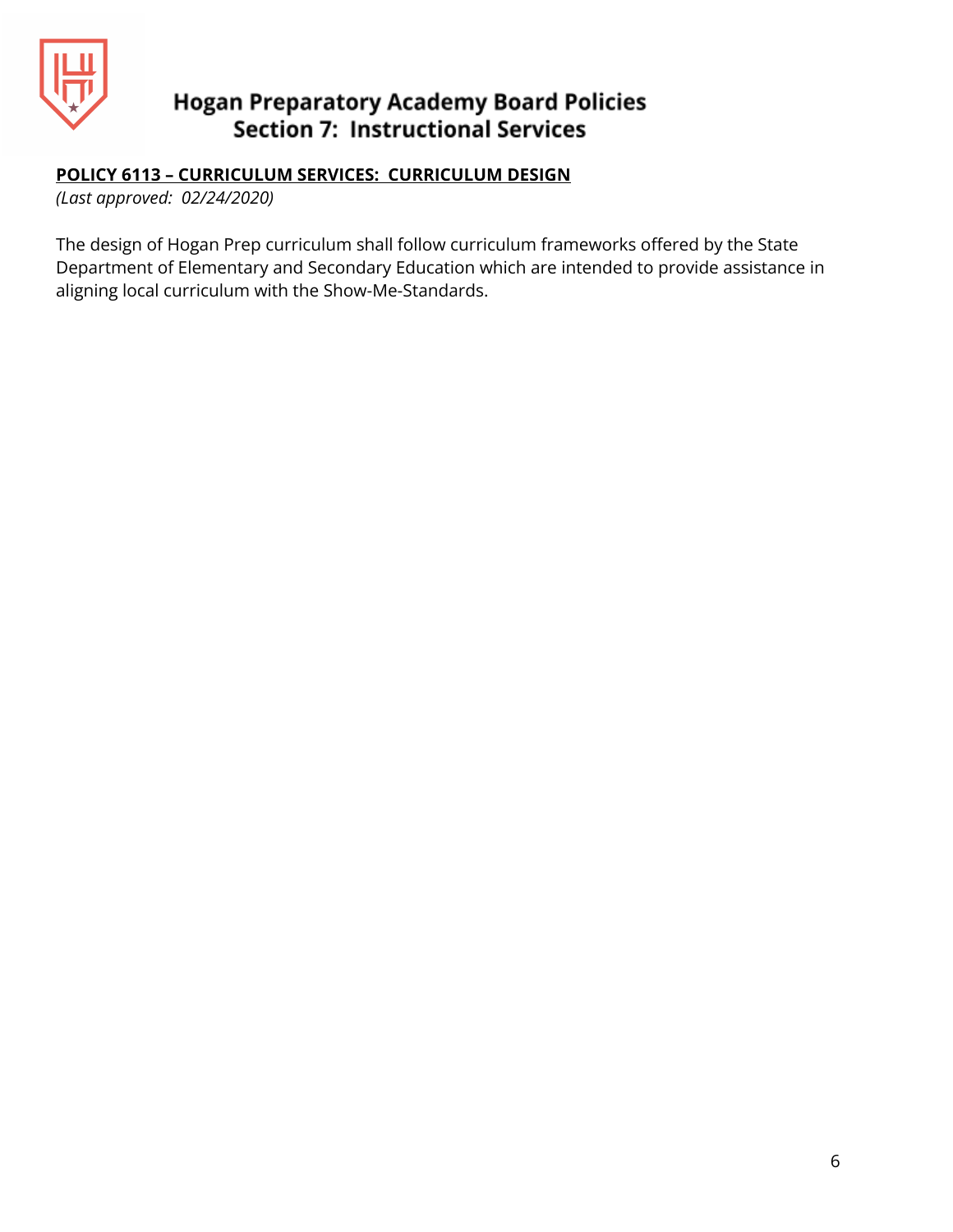

#### **POLICY 6114 – CURRICULUM SERVICES: CURRICULUM ADOPTION**

*(Last approved: 02/24/2020)*

All curriculum developed by Hogan Prep staff shall be formally presented to the HPA Board for official approval before classroom implementation.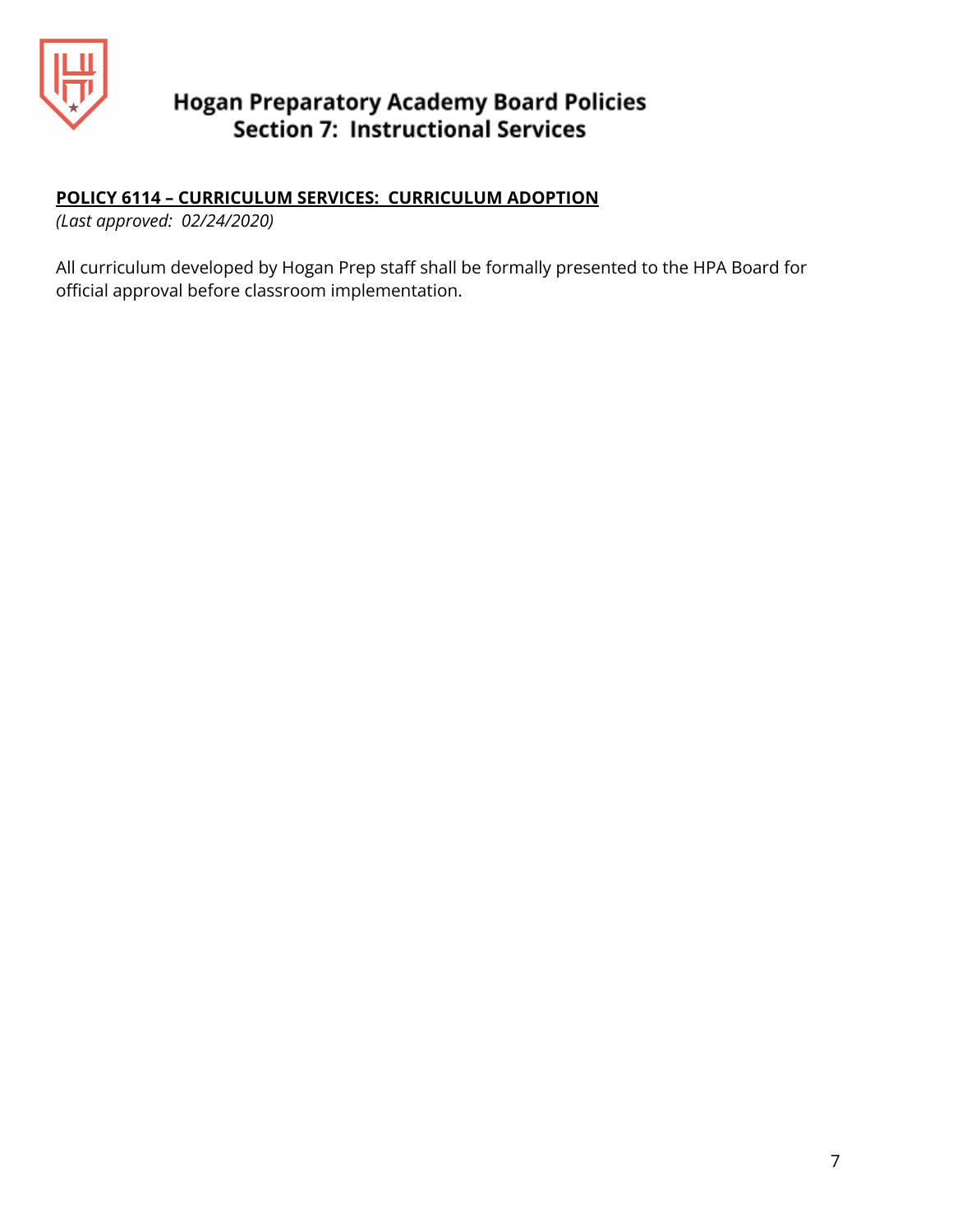

## **POLICY 6115 – CURRICULUM SERVICES: STATE MANDATED CURRICULUM – CONSTITUTION, AMERICAN HISTORY, MISSOURI GOVERNMENT, CIVICS**

*(Last approved: 02/24/2020)*

The HPA Board adopts the following policy for state mandated curriculum associated with the US Constitution, American History, Missouri government, and civics.

Seventh and eighth grade education shall offer regular courses of instruction in the Constitution of the United States and of the State of Missouri and in American history and institutions, which shall begin no later than the seventh grade and continue in high school to an extent determined by the state commissioner of education.

High school will offer in grade nine, ten, eleven or twelve a course of instruction in the institutions, branches, and functions of the government of the state of Missouri, including local governments, and of the government of the United States, and in the electoral process. Each pupil who receives a high school diploma or certificate of graduation shall satisfactorily complete such a course of study. Such course shall be of at least one semester in length and may be two semesters in length.

The school may waive the requirements of this subsection for any student who transfers from outside the state to a Missouri high school if the student can furnish documentation deemed acceptable by the school of the student's successful completion in any year from the ninth through the twelfth grade of a course of instruction in the institutions, branches, and functions of state government, including local governments, and of the government of the United States, and in the electoral process.

American history courses at the elementary and secondary levels shall include in their proper time-line sequence specific referrals to the details and events of the racial equality movement that have caused major changes in United States and Missouri laws and attitudes.

No pupil shall receive a certificate of graduation unless he has satisfactorily passed an examination on the provisions and principles of the Constitution of the United Stated and of the state of Missouri, and in American history and American institutions, and American civics. The civics portion of the examination shall consist of one hundred questions similar to the one hundred questions used by the United States Citizenship and Immigration Services administered to applicants for United States citizenship. The civics examination requirement may be waived for any student with a disability if recommended by the student's IEP committee.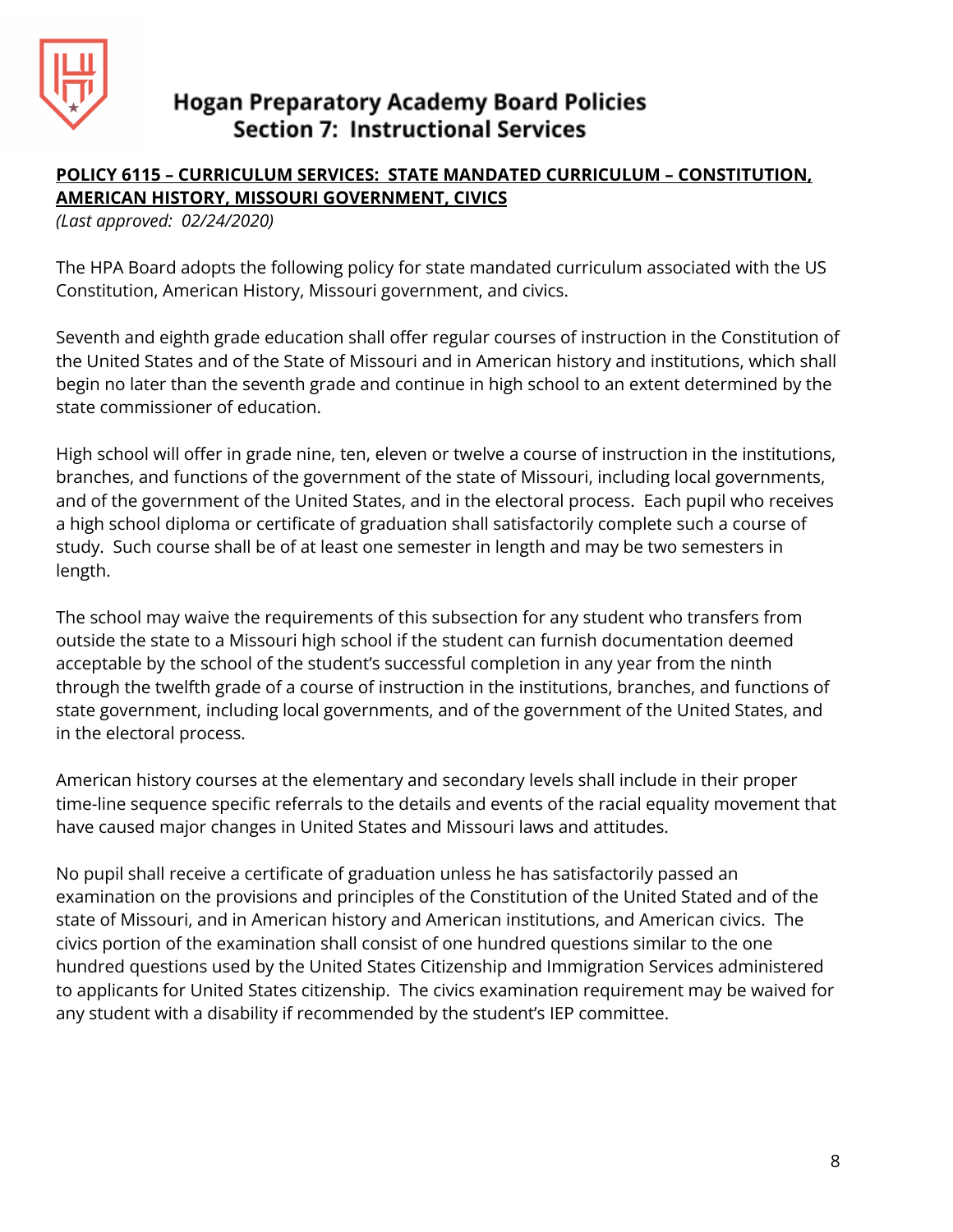

#### **POLICY 6116 – CURRICULUM SERVICES: STATE MANDATED CURRICULUM – HUMAN SEXUALITY**

*(Last approved: 02/24/2020)*

#### **Human Sexuality Instruction**

Any course materials and instruction related to human sexuality and sexually transmitted diseases will be medically and factually accurate and will:

- 1. Provide instruction on human sexuality and HIV prevention that is age appropriate;
- 2. Present abstinence from sexual activity, as the preferred choice of behavior, in relation to all sexual activity for unmarried students.
- 3. Advise students that teenage sexual activity places them at a higher risk of dropping out of school;
- 4. Stress that sexually transmitted diseases are serious, possible health hazards of sexual activity;
- 5. Provide students with the latest medical information regarding exposure to human immunodeficiency virus, AIDS, human papilloma virus, hepatitis, and other sexually transmitted diseases;
- 6. Present students with the latest factually accurate information regarding the possible side effects and benefits of all forms of contraception;
- 7. Include discussions of the possible emotional and psychological consequences of preadolescent and adolescent sexual activity. Such discussions will include the consequences of adolescent pregnancy, the advantages of adoption, the adoption of special needs children, and the process involved in making an adoption plan;
- 8. Teach skills of conflict management, personal responsibility, and positive self-esteem. Instructions will include the prohibition against making unwanted sexual advances and methods to resist sexual advances and other negative peer pressures;
- 9. Advise students of the laws relating to their financial responsibility to children born out of wedlock and the criminal sanctions for statutory rape;
- 10. Not encourage or promote sexual activity;
- 11. Not distribute or aid in the distribution of legally obscene materials to minors on school property.
- 12. Teach students about the dangers of sexual predators, including on-line predators.
- 13. Teach students how to behave responsibly and remain safe on the Internet.
- 14. Teach students the importance of having open communications with responsible adults.
- 15. Teach students how to report an inappropriate activity to a responsible adult, and where appropriate, to law enforcement, Federal Bureau of Investigations or the National Center for Missing and Exploited Children's CyberTipline.
- 16. Teach students about the consequences, both personal and legal, of inappropriate text messaging, including texting among friends.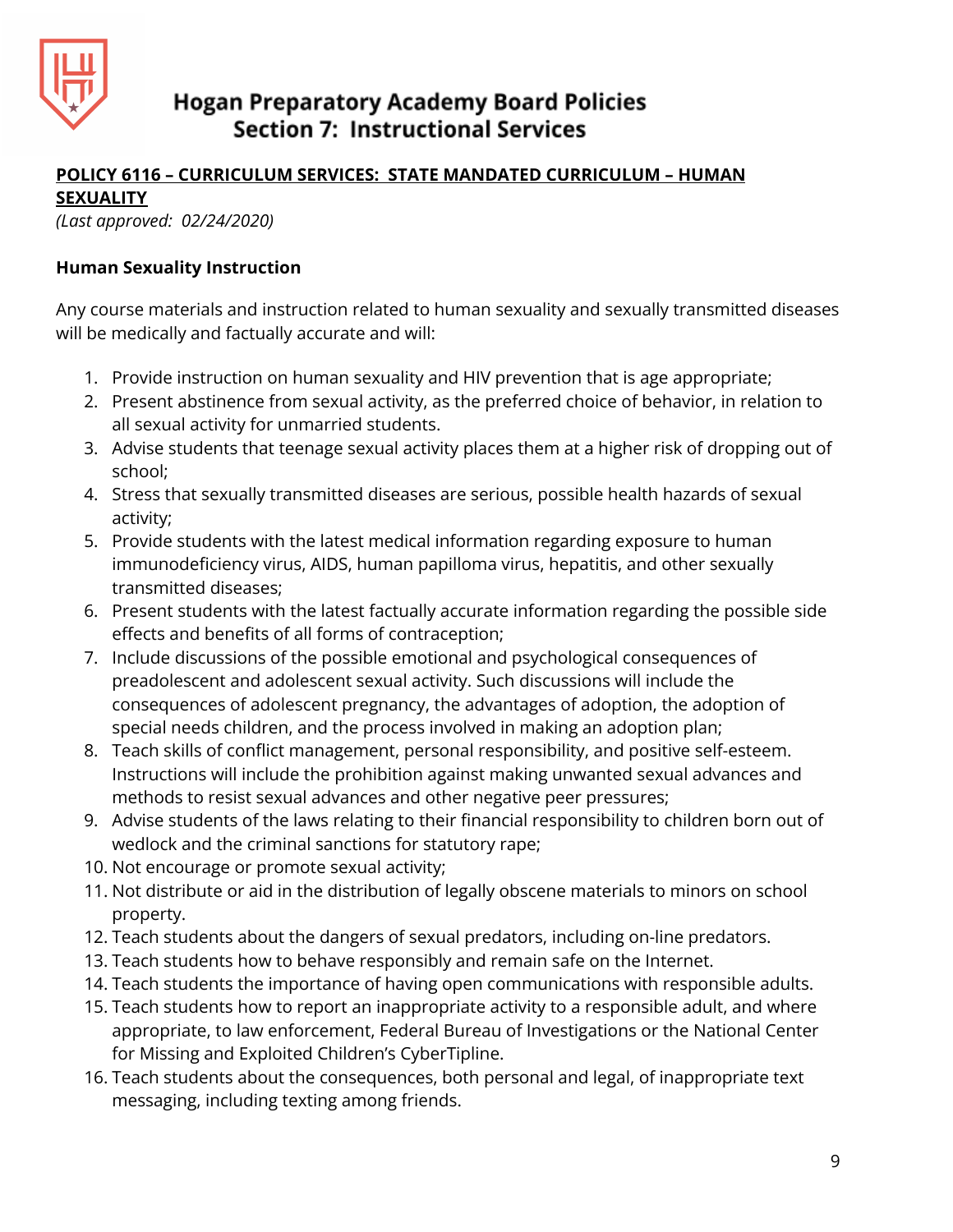

- 17. Teach students about sexual harassment defined as uninvited and unwelcome verbal or physical behavior of a sexual nature, including, but not limited to, conduct of a person in authority towards a subordinate.
- 18. Teach students about sexual violence defined as causing or attempting to cause another person to involuntarily engage in any sexual act by means of force, threat of force, duress or without the person's consent.
- 19. Advise students that in the context of sexual activity consent means a freely given agreement to engage in specific acts by a competent person. Consent is not given when:
	- a. A person does not verbally or physically consent; or
	- b. Submission to an act is the result of force, threat of force, or the placement of another in fear; or
	- c. A previous or current dating, social, or sexual relationship in and of itself; or
	- d. A person chooses to dress in any particular manner; or
	- e. A person is unable to make informed decisions because of the influence of alcohol or the influence of controlled substances.

An expression of lack of consent through words or conduct means there is no consent.

The parents/guardians of each student will be advised of:

- 1. The content of Hogan Prep's human sexuality instruction;
- 2. Their right to remove their student from any part of Hogan Prep's human sexuality instruction.

Hogan Prep's human sexuality curriculum will be available for public examination prior to its use in actual instruction. Consideration will be given to separating students by gender for human sexuality instruction.

Hogan Prep will not permit any individual or organization that provides abortion services, to offer, sponsor, or furnish course materials related to human sexuality or sexually transmitted diseases.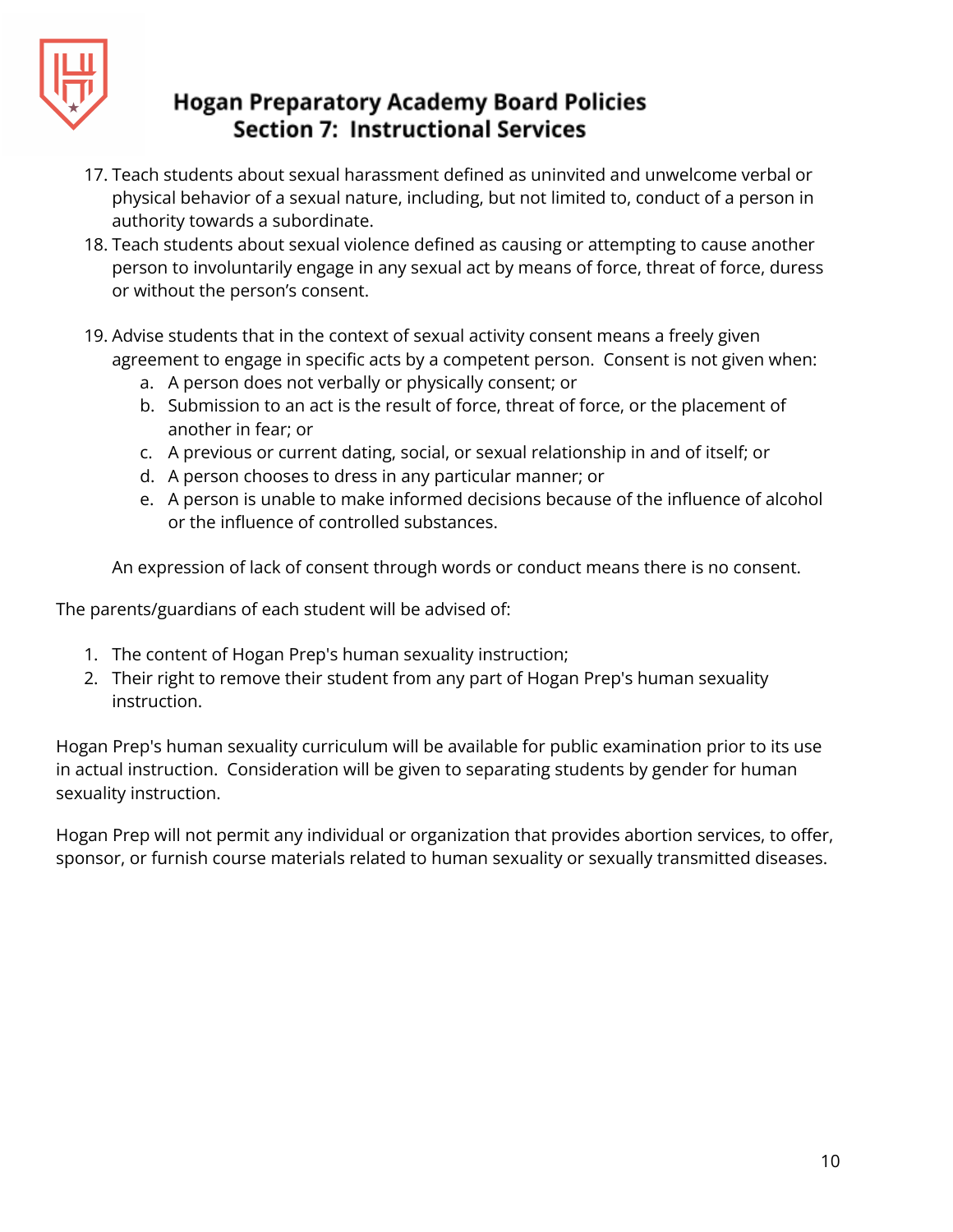

#### **POLICY 6118 – CURRICULUM SERVICES: BRAILLE INSTRUCTION**

*(Last approved: 02/24/2020)*

For the purpose of this section, student is defined as: any student who has a visual impairment that, even with correction, adversely affects the student's educational performance and who is determined eligible for special education services under the Individuals with Disabilities Act

A student shall receive instruction in braille reading and writing as part of their individualized education plan unless the individual education program team determines, after an evaluation of a student's reading and writing media, including an evaluation of the student's future needs for instruction in braille or the use of braille, that instruction in braille or the use of braille is not appropriate.

Instruction in braille reading and writing shall be sufficient to enable each student to communicate effectively and efficiently at a level commensurate with the student's sighted peers of comparable grade level and intellectual functioning.

The student's individualized education plan shall specify:

(a) How braille will be implemented as the primary mode for learning through integration with normal classroom activities. If braille will not be provided to a child who is blind, the reason for not incorporating it in the individualized education plan shall be documented;

(b) The date on which braille instruction will commence;

(c) The level of competency in braille reading and writing to be achieved by the end of the period covered by the individualized education plan; and

The duration of each session.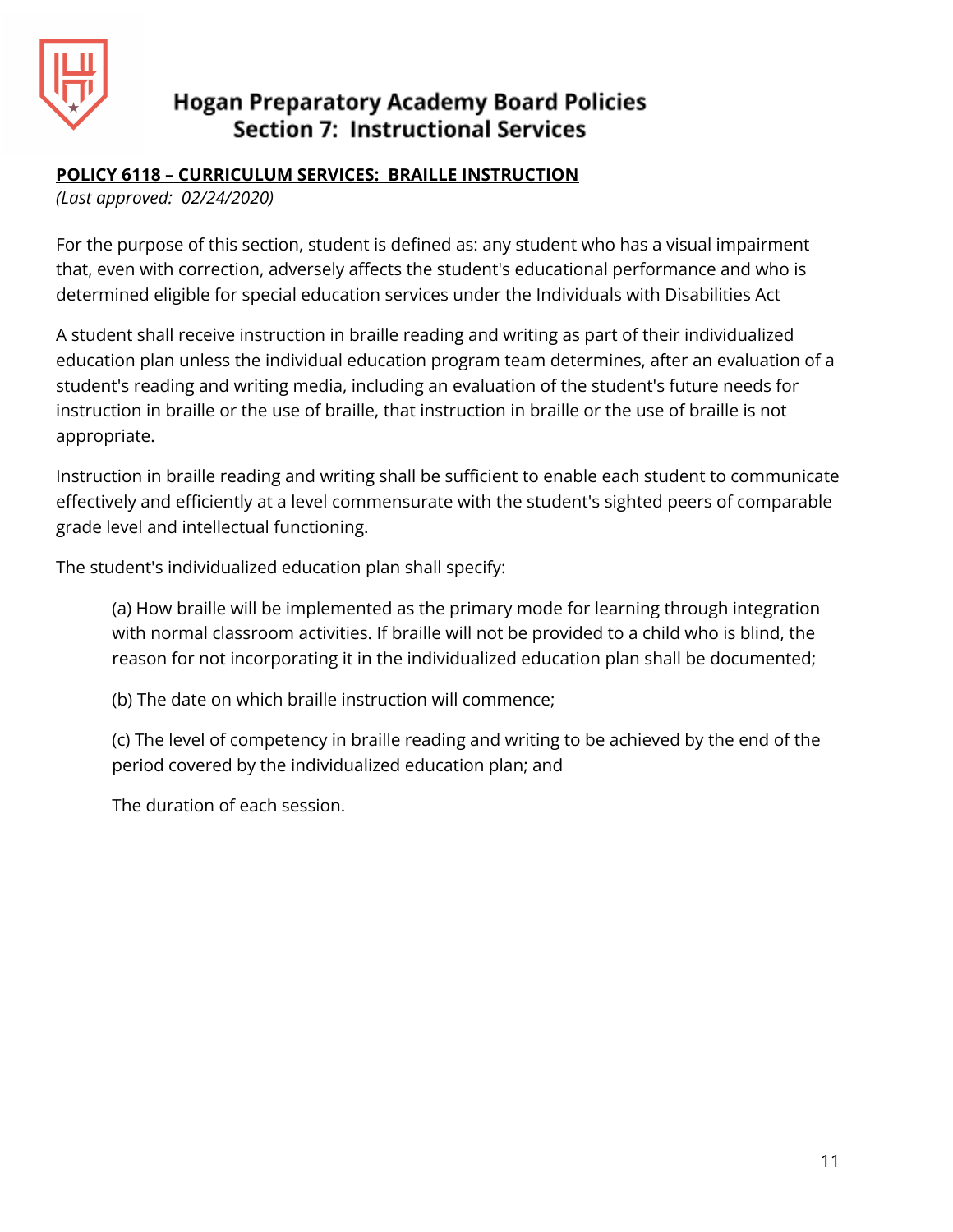

#### **POLICY 6119 – CURRICULUM SERVICES: READING INSTRUCTION**

*(Last approved: 02/24/2020)*

Pursuant to the Missouri Reading Instruction Act (Section 170.014, RSMo) Hogan Prep shall have reading programs in kindergarten through grade three based in scientific research. Such programs shall include the essential components of phonemic awareness, phonics, fluency, vocabulary, and comprehension, and all new teachers who teach reading in kindergarten through grade three shall receive adequate training in these areas. The program may include "explicit systematic phonics", which, for the purposes of this section, shall mean the methodology of pronouncing and reading words by learning the phonetic sound association of individual letters, letter groups, and syllables, and the principles governing these associations.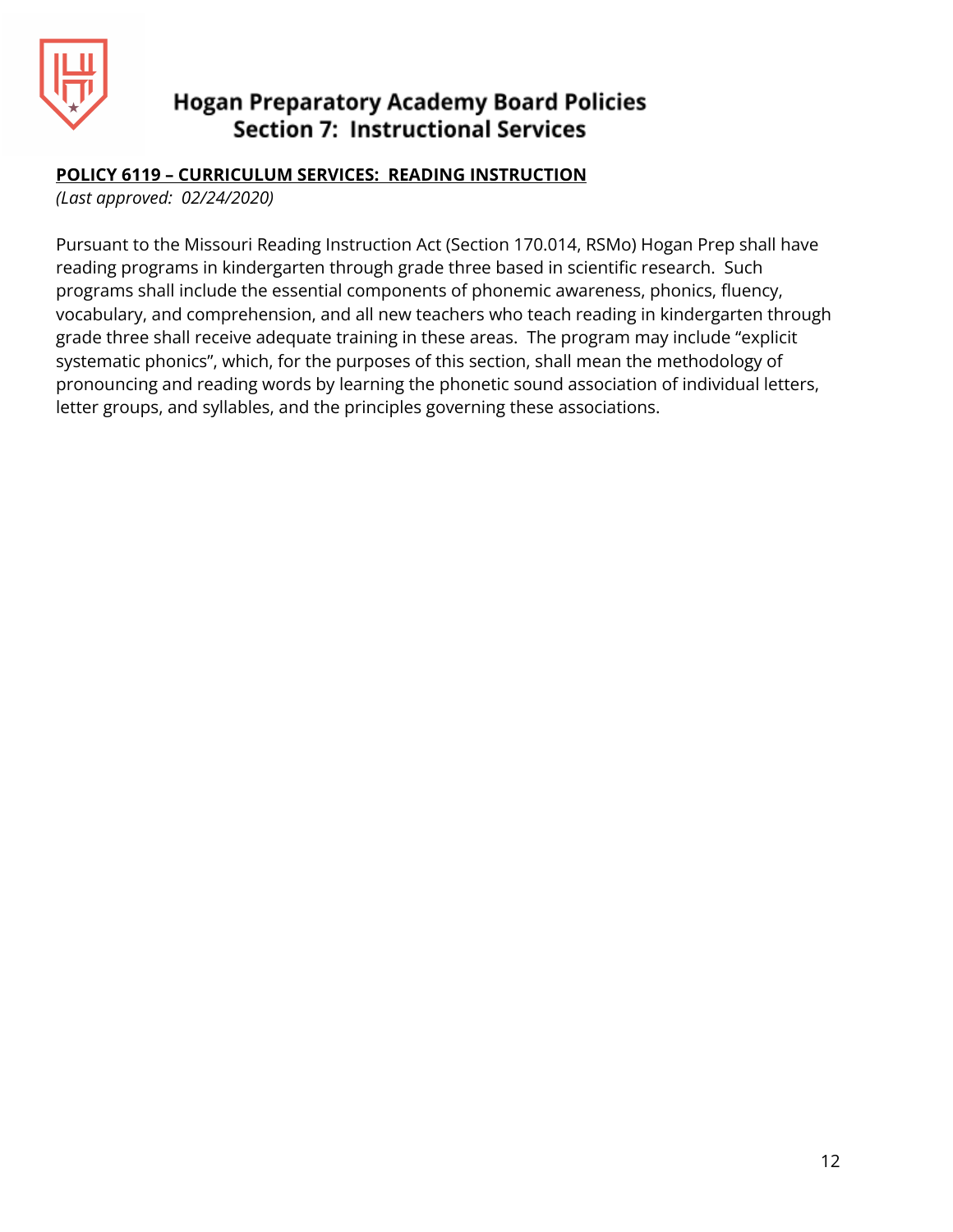

#### **POLICY 6120 – CURRICULUM SERVICES: CURRICULUM GUIDES**

*(Last approved: 02/24/2020)*

Written curriculum guides shall be developed and Board approved for implementation in the following areas K-12:

- 1. English/Language Arts
- 2. Social Studies
- 3. Mathematics
- 4. Science
- 5. Foreign Language

Health education is to include drug education and AIDS education as mandated by federal legislation.

Curriculum Guides at all levels will include a philosophy statement and sections defining behavioral goals and objectives reflecting content standards, teaching resources, and evaluation criteria reflecting performance standards. Each Guide will include strategies for interdisciplinary studies and cooperative classroom implementation.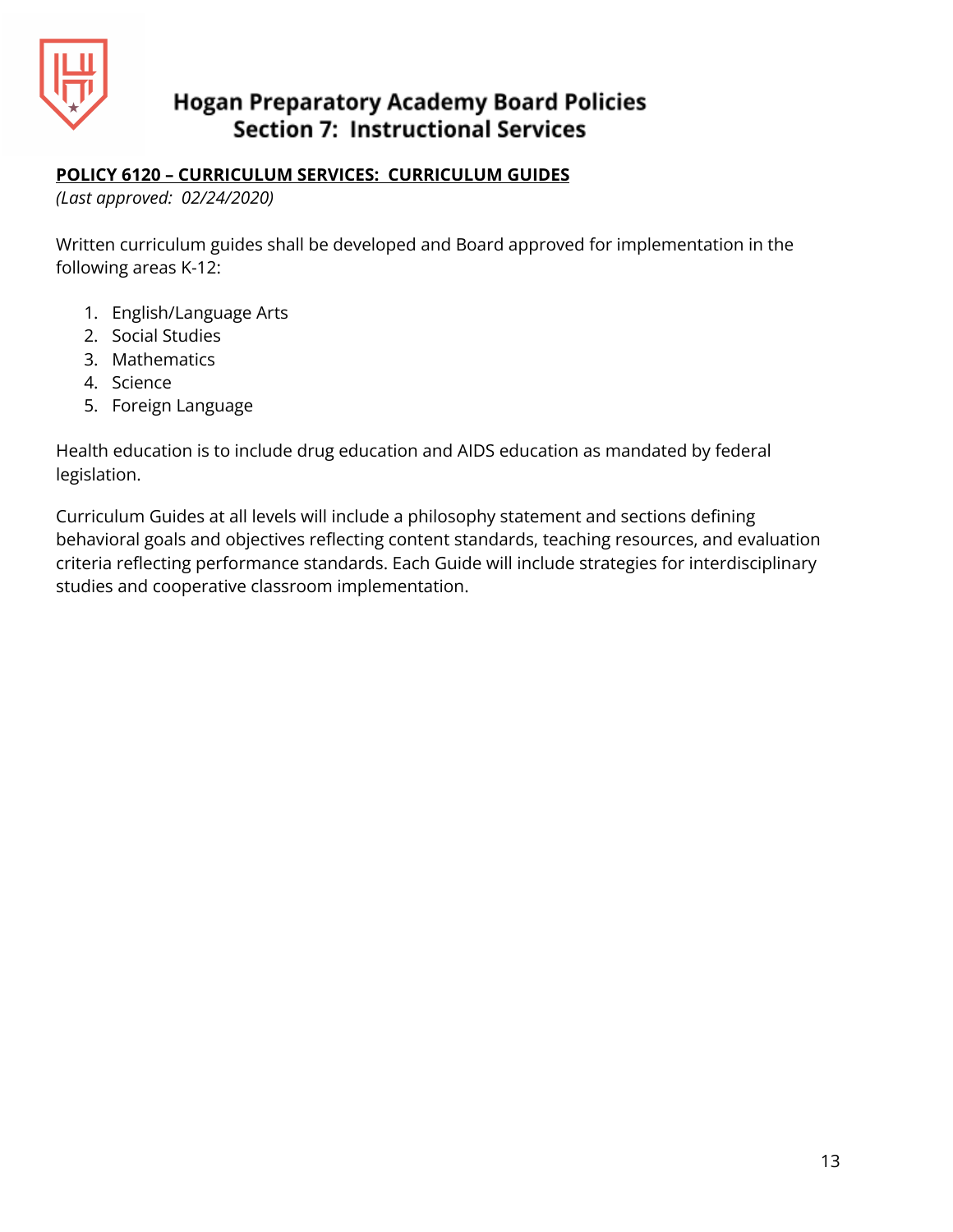

#### **POLICY 6130 – CURRICULUM SERVICES: DRUG EDUCATION**

*(Last approved: 02/24/2020)*

The Board understands that parents/guardians, educators, students and other community members are seriously concerned about the adverse effects of drug abuse on the individual and society. Furthermore, the Board believes that effective drug education programs require both the acquisition of knowledge and the development of positive personal values. Both the school and other community agencies must share in the development and conduct of programs to alleviate the problems of drug abuse.

Therefore, Hogan Prep will abide by the following:

- 1. Be concerned with the education of all areas of drug and alcohol abuse.
- 2. Establish and maintain a realistic, meaningful drug and alcohol education program that will be incorporated in the total educational program.
- 3. Establish and maintain an ongoing in-service drug and alcohol education program for school personnel.
- 4. Cooperate with government and private agencies offering services related to drug and alcohol problems.
- *5.* Encourage and support activities that will develop a positive peer influence in the area of drugs and alcohol.
- 6. Create a climate whereby students may seek and receive counseling about drugs and alcohol and related problems without fear of reprisal.

Follow federal mandates concerning drug and alcohol education.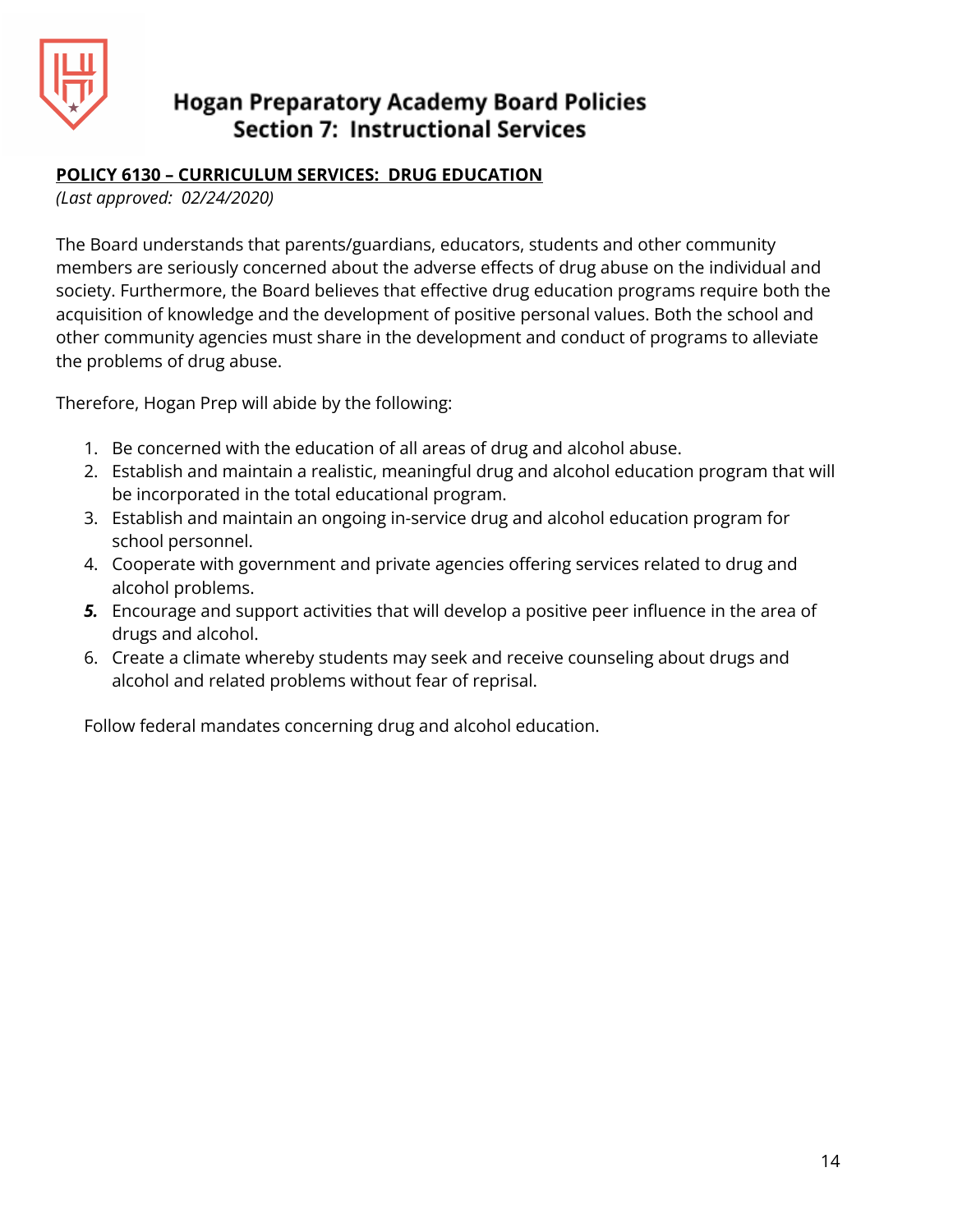

## **POLICY 6140 – CURRICULUM SERVICES: SERVICES FOR STUDENTS WITH DISABILITIES**

*(Last approved: 05/24/2021)*

Hogan Prep does not utilize a separate curriculum for students with disabilities. It is the policy of Hogan Prep to implement a program of regular and special education based on the individualized needs of each disabled student. Hogan Prep will provide special education and/or related services to students with disabilities in accordance with applicable law, including the IDEA, its implementing regulations, the Missouri State Plan for Part B of the IDEA, Section 504 of the Rehabilitation Act of 1973, its implementing regulations, and Title II of the Americans with Disabilities Act.

For students identified as disabled under the Individuals with Disabilities Act (IDEA), each student's IEP team will develop an Individualized Educational Plan (IEP) that will address how that student's disability affects that student's involvement and progress in the general curriculum. Each student's IEP team also will, in accordance with IDEA, create an IEP that includes a statement of the special education, related services and supplementary aids and services that will enable the student to be involved in and make progress in the general educational curriculum.

As provided in a student's individualized education program (IEP), students will receive instruction in Braille or the use of Braille. However, the student's IEP team will determine, after an examination of a student's reading and writing skills, needs and appropriate reading and writing media, including an evaluation of the student's future needs for instruction, if the use of Braille is appropriate.

## **Extended School Year**

Extended school year (ESY) services may be necessary to provide a child with a disability a free and appropriate public education pursuant to law. The Individualized Education Program (IEP) team will consider ESY services for all special education students eligible for services under the IDEA, but ESY services will only be provided if the student is found eligible in accordance with this policy.

The purpose of ESY services is not to provide the student with an opportunity to continue to progress toward existing annual goals or to initiate new goals. ESY services are intended to prevent serious regression on existing goals. A student will be eligible for ESY services if, based on available data, the student needs services beyond the regular school day/term to avoid regression that will interfere with the student's ability to continue to progress in the curriculum. A student will also be eligible for ESY services if the IEP team predicts regression/recoupment based on evaluation data and numerous factors, referenced below. This determination may be based on consideration of the following factors:

1. The nature and severity of the student's disability.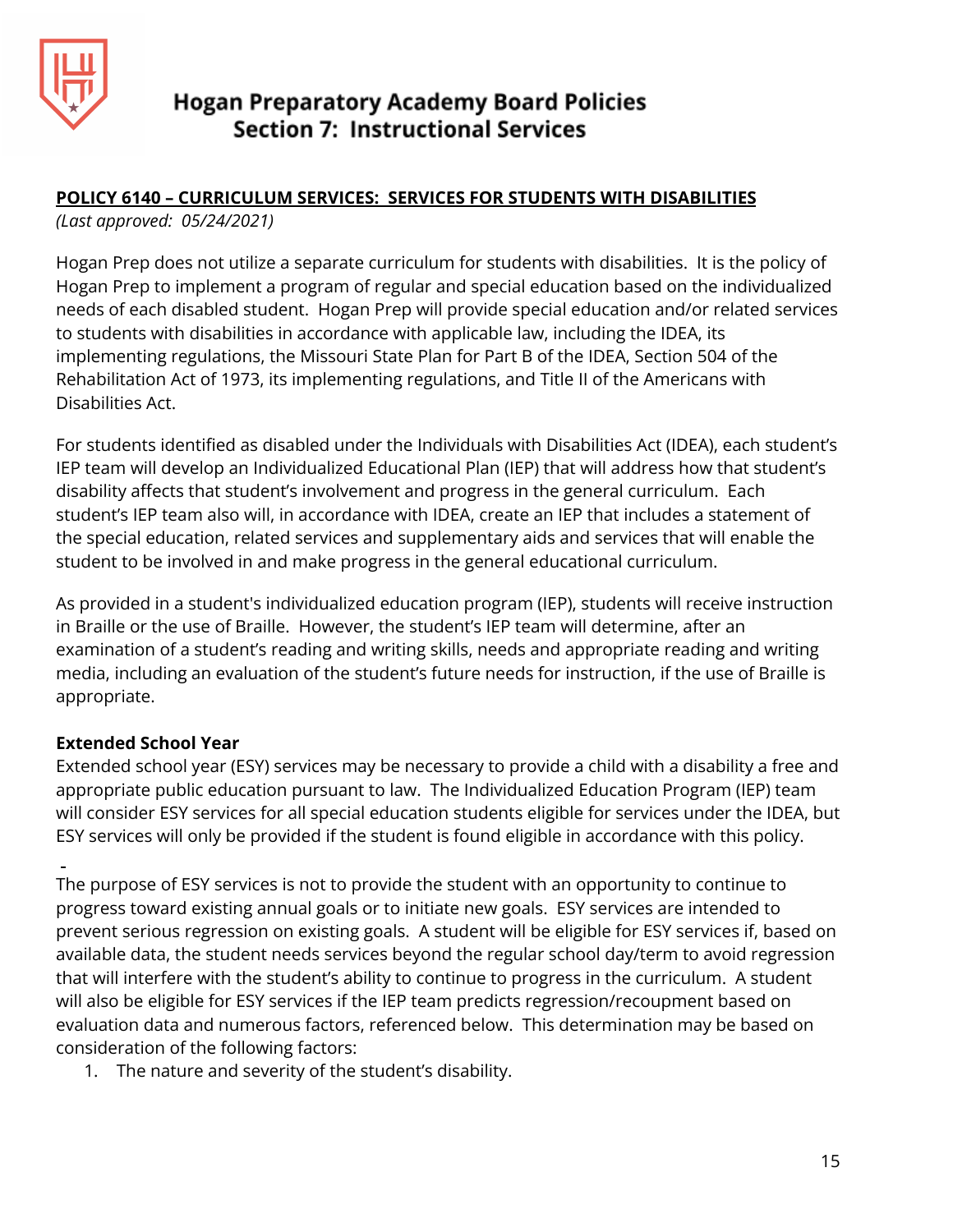

- 2. The areas of learning crucial to the child's attainment of self-sufficiency and independence.
- 3. The student's progress, including recoupment of established progress after extended breaks from school.
- 4. The student's behavior and physical needs.
- 5. Availability of alternative resources.
- 6. Areas of curriculum that need continuous attention.
- 7. Particular vocational needs of the student.

If at the time the IEP is developed it is unreasonable to predict eligibility for ESY services, the IEP team will meet after sufficient time has passed for the team to make an informed decision about ESY services.

The length, nature and type of ESY services will be determined by the IEP team and addressed in each student's IEP.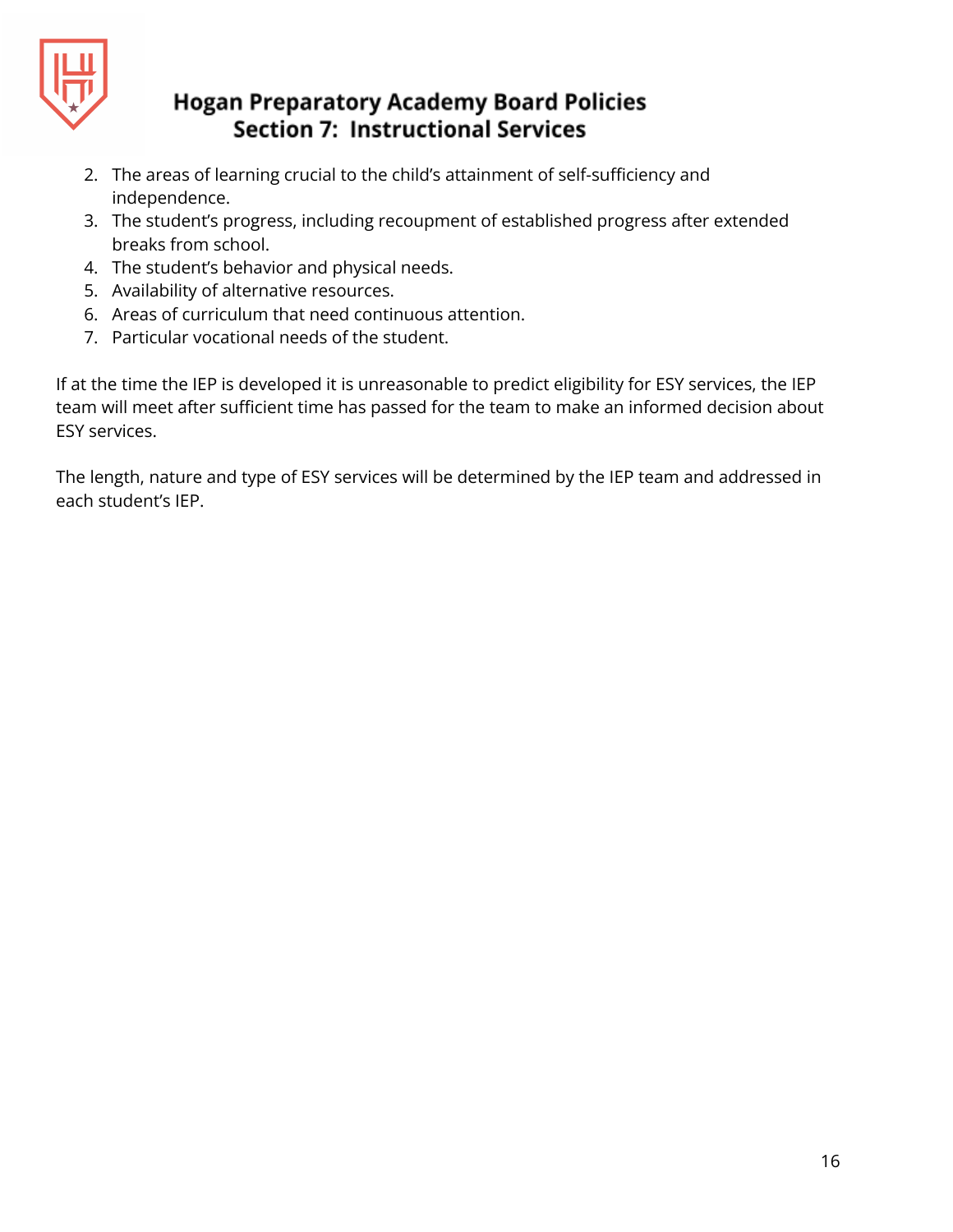

## **POLICY 6150 – CURRICULUM SERVICES: CURRICULUM SERVICES FOR AT-RISK STUDENTS**

*(Last approved: 02/24/2020)*

The Board directs that curriculum be developed to meet the needs of students at risk of failure. This curriculum is to include strategies infused in all areas of regular education, K - 12, to address the special needs of students at-risk due to disadvantaged backgrounds.

As provided by state and federal guidelines and funds, the Board directs the administration to utilize funds from ESEA, Title I and state programs for alternative education, among others, as resources for curriculum development for students at-risk.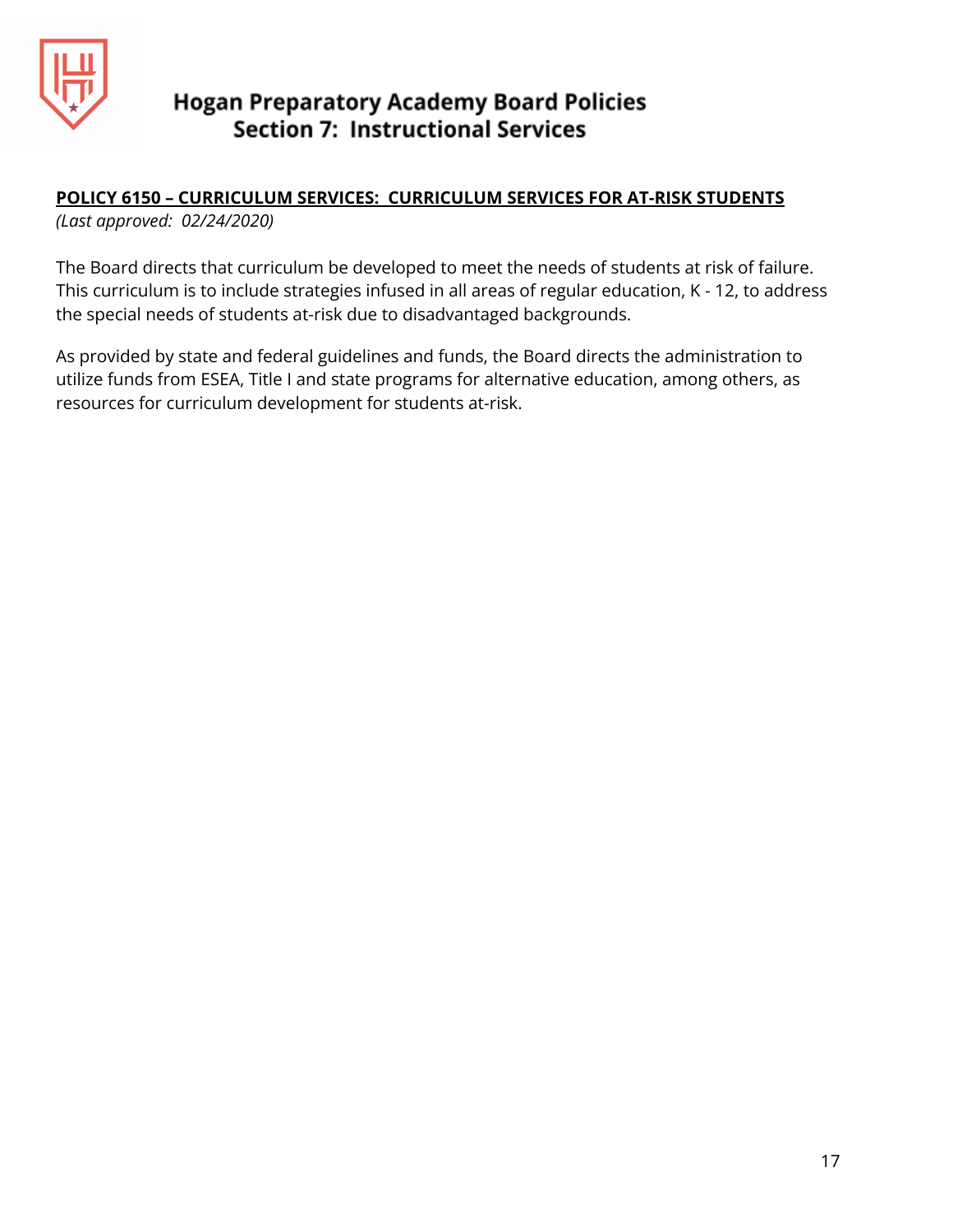

#### **POLICY 6180 – CURRICULUM SERVICES: ENGLISH LANGUAGE LEARNERS**

*(Last approved: 12/14/2020)*

DESE and LEAs share an obligation to ensure that their English Language Learner (ELL) programs and activities comply with the civil rights laws and applicable grant requirements. Title VI prohibits recipients of Federal financial assistance, including DESE and LEAs, from discriminating on the basis of race, color, or national origin. Title VI's prohibition on national origin discrimination requires DESE and LEAs to take "affirmative steps" to address language barriers so that ELL students may participate meaningfully in schools' educational programs.

#### **Definitions:**

The term "**Limited English Proficient,"** (LEP) when used with respect to an individual, means an individual –

- A. who is aged 3 through 21;
- B. who is enrolled or preparing to enroll in an elementary school or secondary school;
- C. (i) who was not born in the United States or whose native language is a language other than English

(ii) who is a Native American or Alaska Native, or a native resident of the outlying areas; and who comes from an environment where a language other than English has had a significant impact on the individual's level of English language proficiency; or (iii) who is migratory, whose native language is a language other than English, and who comes from an environment where a language other than English is dominant; and

- D. whose difficulties in speaking, reading, writing, or understanding the English language may be sufficient to deny the individual
	- a. the ability to meet the State's proficient level of achievement on State assessments described in section 1111(b)(3);
	- b. the ability to successfully achieve in classrooms where the language of instruction is English; or
	- c. the opportunity to participate fully in society.

"**English for Speakers of Other Languages**" (ESOL) are programs that teach language skills to students form non-English-speaking backgrounds.

"**English Language Learners**" (ELLs) are speakers of other languages who are in the process of learning English. This abbreviation may be used to indicate LEP students.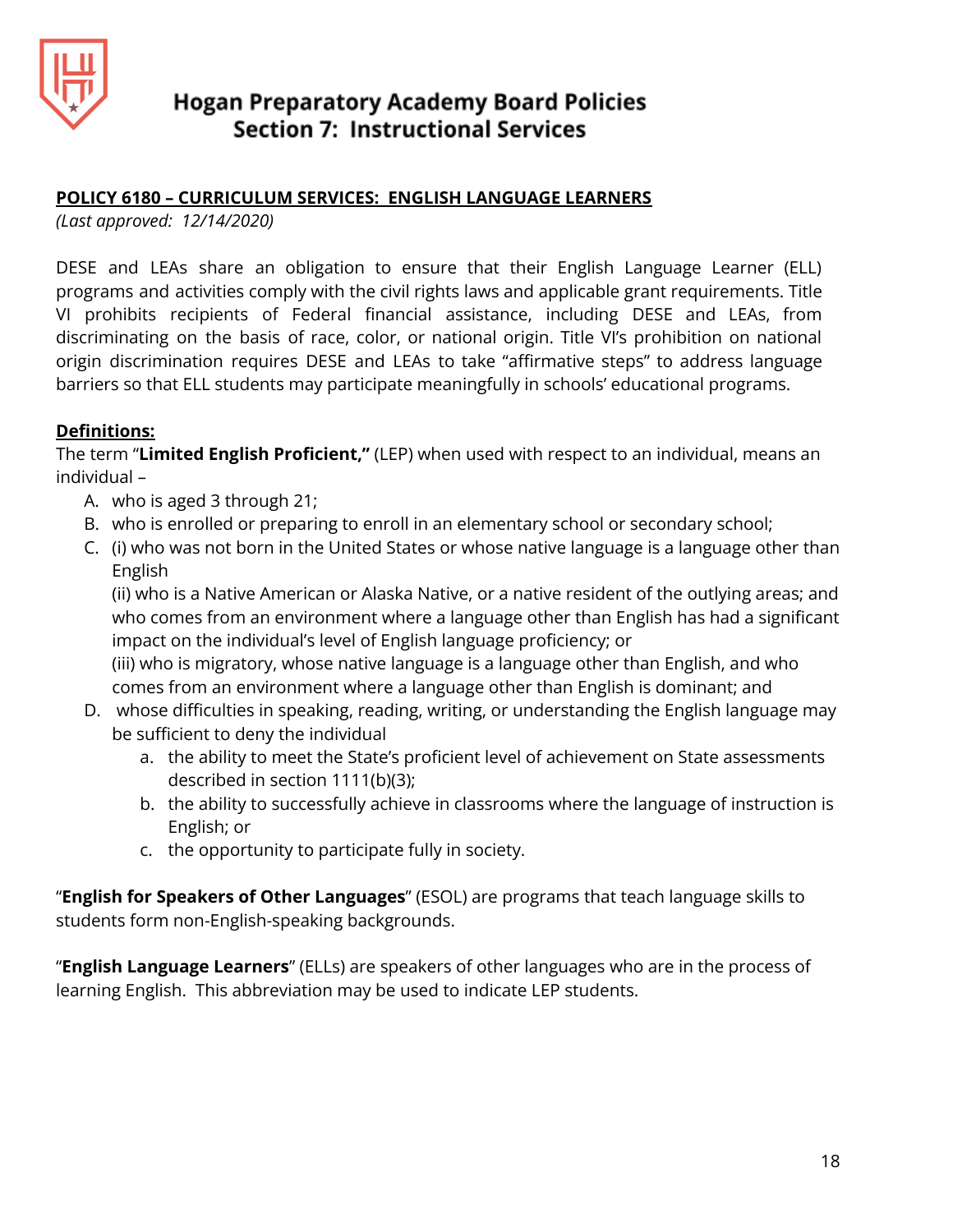

A "**migratory**" child is defined as a child who is, or whose parent or spouse is, a migratory agricultural worker (including migratory dairy workers and migratory fishers). In order to obtain temporary or seasonal employment in agricultural or fishing work during the preceding 36 months (or to accompany a parent or spouse for such purpose), a migratory child is someone:

- 1. who has moved from one school district to another
- 2. who has moved from one administrative area to another in a state that is comprised of a single school district
- 3. who resides in a school district of more than 15,000 square miles and who migrates a distance of 20 miles or more to a temporary residence in order to engage in fishing activities.

The LEA's coordinator for ELL programs is the Chief Academic Officer.

The Board directs the ELL coordinator to develop and implement language instruction that:

- 1. Identify English Language Learner (ELL) students through the use of a home language survey OR by including home language questions on the school enrollment form. The same assessment methods must be used on all students. If using an enrollment form, the questions should include at least the following:
	- a. Do you use a language other than English?
	- b. Is a language other than English used at home?

The Building Principal will develop procedures to ensure that all new and currently enrolled students complete the home language survey or an annual enrollment form, as applicable.

- 2. Assess for English proficiency any student who indicates the use of a language other than English, using a DESE-approved assessment instrument.
- 3. Determine the appropriate instruction environment for ELL students.

LEAs are responsible for providing an English language instruction educational program that increases the English proficiency and academic performance of all ELL students. The curriculum used must be tied to scientifically based research on teaching ELL students and must have demonstrated effectiveness.

- 4. Annually assess the English proficiency of ELL students and monitor the progress of students receiving English for Speakers of Other Languages (ESOL) or bilingual instruction in order to determine their readiness for classrooms not tailored to ELL students.
- 5. Provide parents with notice of and information regarding the English language instruction educational program as required by law. To the extent practicable, the notice and information should be in a language that the parent can understand. Parental involvement will be encouraged and parents will be regularly apprised of their child's progress.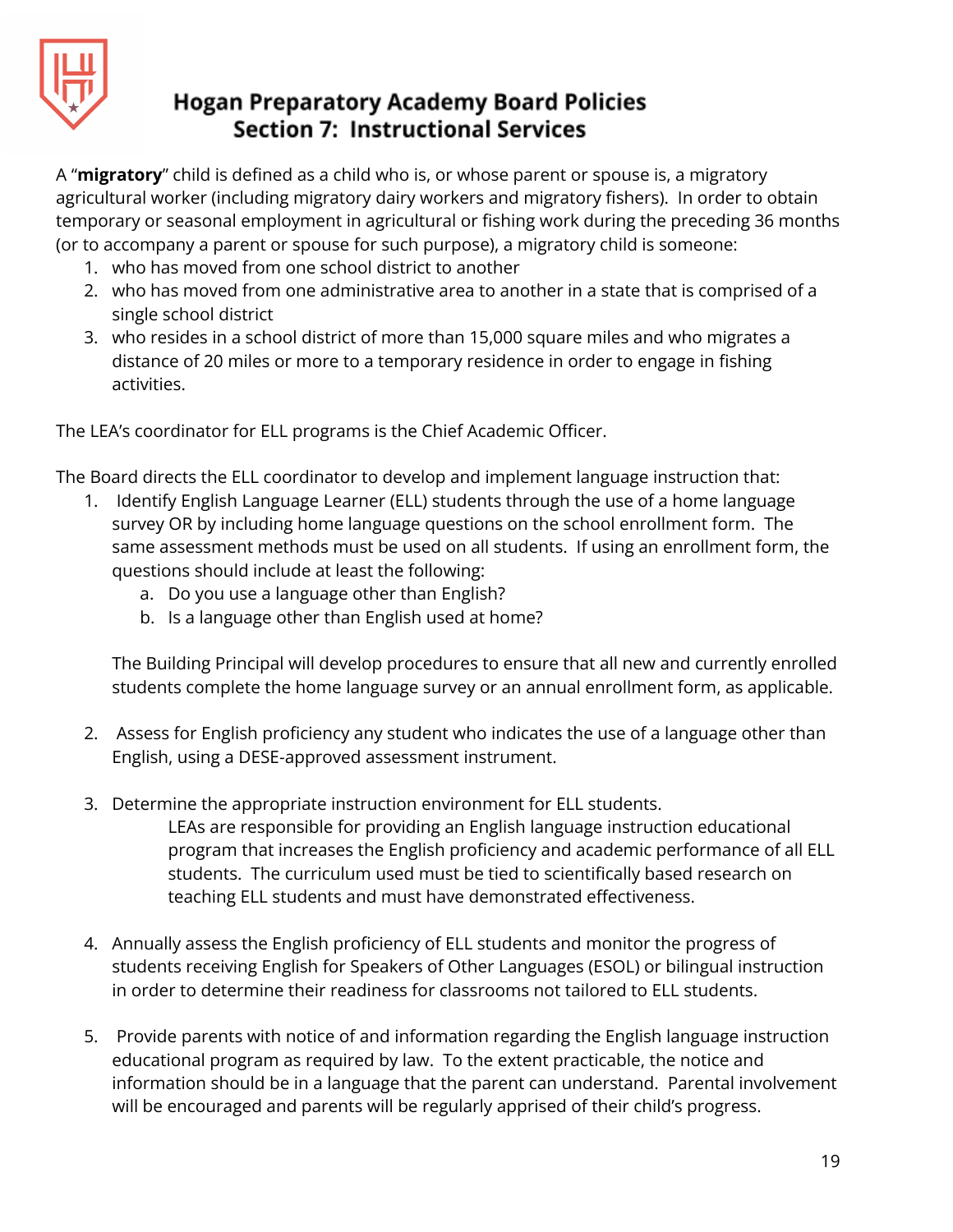

## **POLICY 6190 – CURRICULUM SERVICES: MISSOURI COURSE ACCESS AND VIRTUAL SCHOOL PROGRAM (MOCAP)**

*(Last approved: 02/24/2020)*

As required by Missouri statute, any student under the age of twenty-one in grades kindergarten through twelve shall be allowed to enroll in Missouri course access and virtual school program courses of his or her choice as part of the student's annual course load each year or a full-time virtual school option.

The school shall pay the costs associated with the course or courses if:

The student is enrolled full-time in and has attended, for at least one semester immediately prior to enrolling in the Missouri course access and virtual school program, a public school except if the student has a documented medical or psychological diagnosis or condition that prevented the student from attending a school in the community the previous semester; and

The school approves the student's enrollment in a Missouri course access and virtual school program course or courses. If the school disapproves the student's enrollment, the school shall provide the reason in writing and it shall be for "good cause." The student's family shall be notified they have a right to appeal to the charter school governing body during a governing body meeting. The family of the student shall be given an opportunity to present their reasons for their child or children to enroll in the Missouri course access and virtual school program and the charter school shall provide its "good cause" justification for denial. The family and the charter school shall also provide their reasons in writing and these documents shall be entered into the official minutes of the meeting of the governing body. The charter school governing body shall issue their decision in writing within thirty calendar days and then an appeal may be made to the department of elementary and secondary education. The department of elementary and secondary education shall provide a final enrollment decision within seven calendar days. Good cause shall be defined as "a determination that doing so is not in the best educational interest of the student."

The school shall inform parents of their child's right to participate in the Missouri course access and virtual school program. There shall be information available in the parent handbook, registration documents and on the school's website.

The school shall pay the content provider directly on a pro rata monthly basis based on the student's completion of assignments and assessments. The school shall not pay more than the market necessary costs but in no case shall pay more than fourteen percent of the state adequacy target as defined in RSMo 163.011, as calculated at the end of the most recent school year for any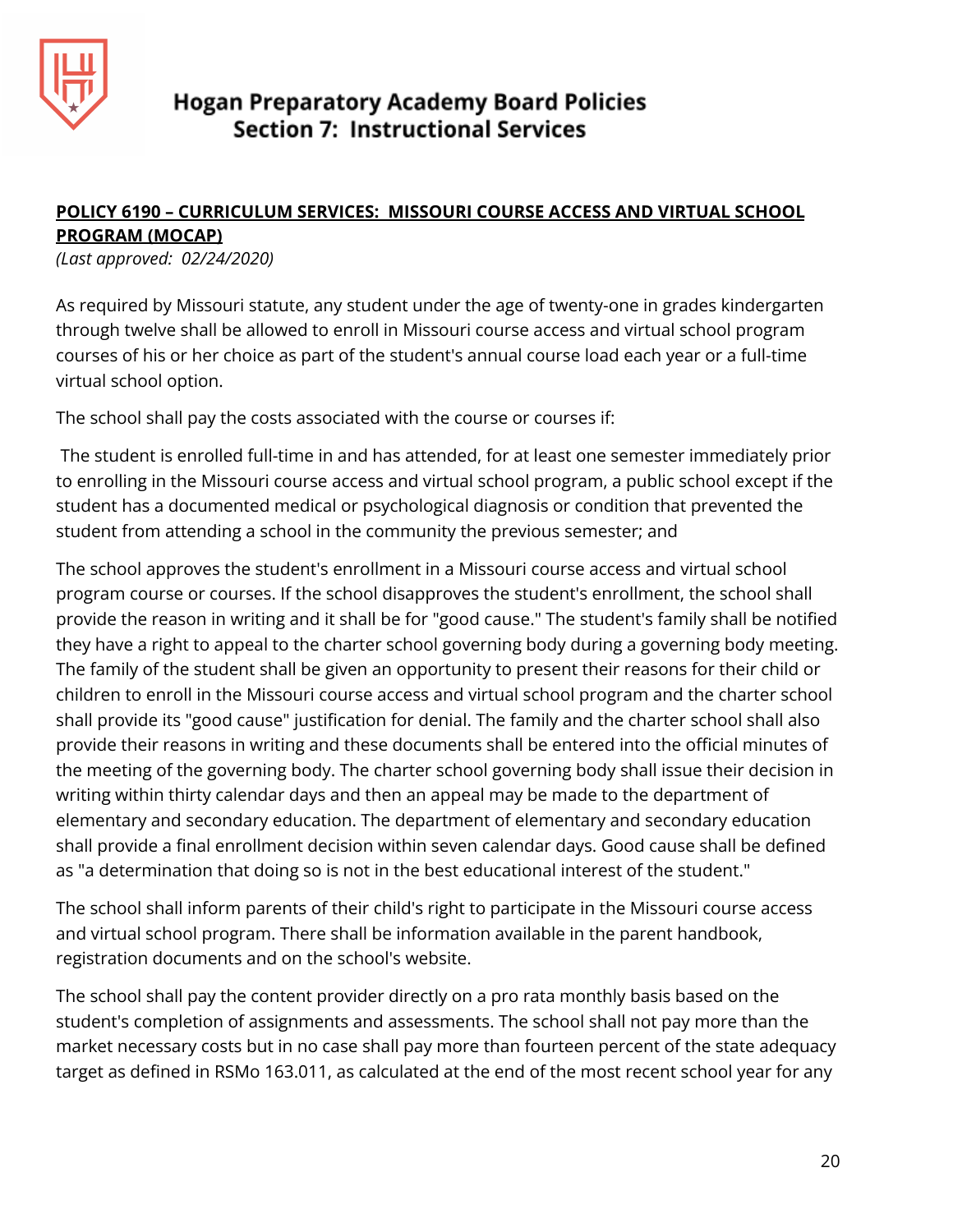

single, year-long course and nor more than seven percent of the state adequacy target for any single semester equivalent course.

If a student is a candidate for A+ tuition reimbursement, the school shall attribute no less than ninety-five percent attendance to any such student who has completed a virtual course.

Pursuant to rules to be promulgated by the department of elementary and secondary education, the school shall allow the following:

- If a student transfers into the school while enrolled in a Missouri course access and virtual school program course or full time virtual school, the student shall continue to be enrolled in such course or school.
- When a student transfers into the school, credits previously gained through successful passage of approved courses under the Missouri course access and virtual school program shall be accepted by the school.

The school shall monitor student progress and success, and take into account the department of elementary and secondary education's and provider's recommendations regarding a student's enrollment in the program. The school may terminate or alter the course offering if it is found the course or full-time virtual school is not meeting the educational needs of the students enrolled in the course.

The school shall monitor student progress and success, and course or full-time virtual school quality, and annually provide feedback to the department of elementary and secondary education regarding course quality.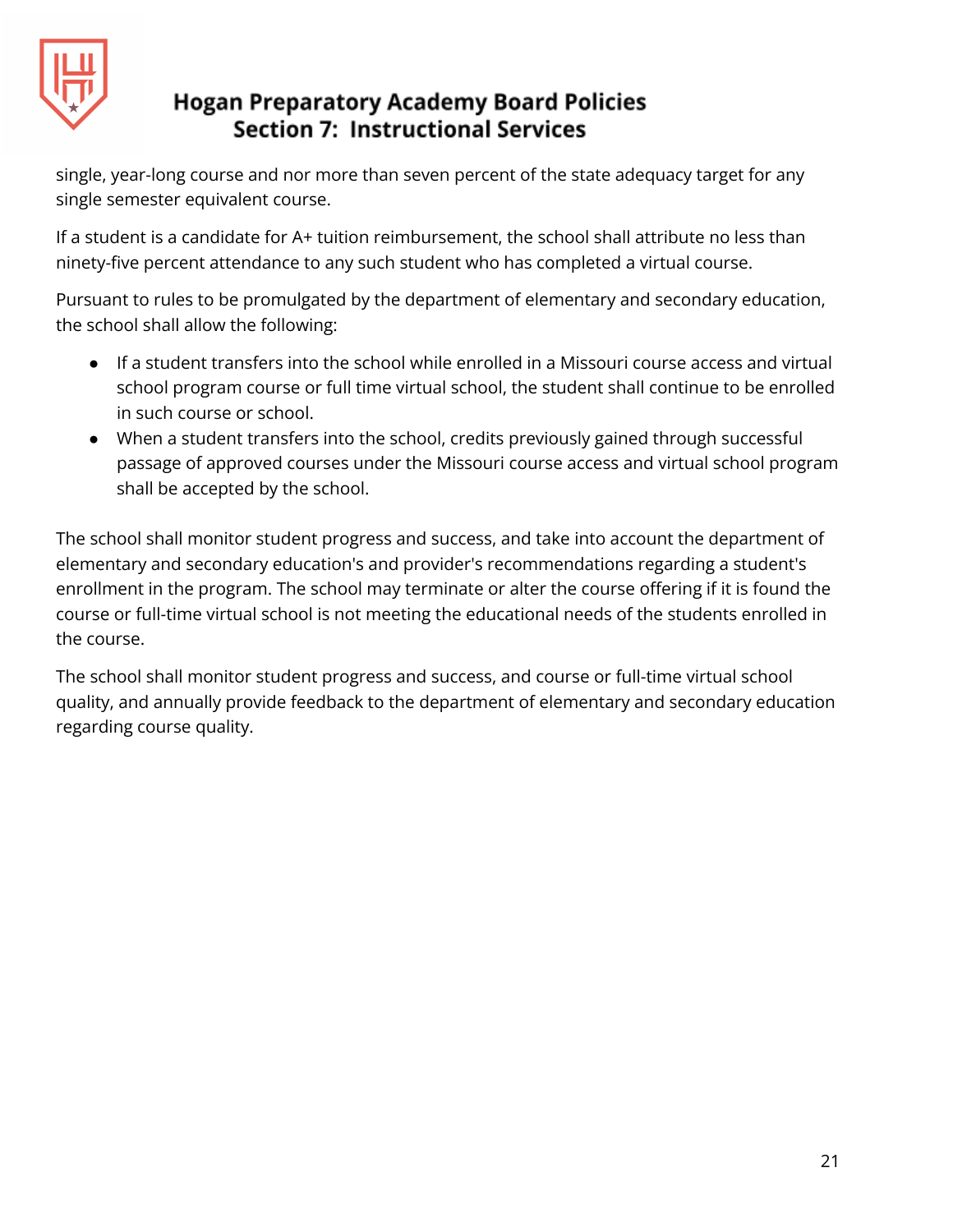

#### **POLICY 6210 – INSTRUCTION: INSTRUCTIONAL TIME**

*(Last approved: 02/24/2020)*

#### **Instructional Time**

The primary focus of Hogan Prep's staff and programs is maximization of student learning. While learning occurs as a result of extracurricular activities and as a result of non-structured interaction between students and between students and staff, most learning occurs as a result of planned learning activities during class time. Therefore, every effort will be made to minimize disruptions in instructional time. Public address announcements and pull out programs will be planned to avoid loss of critical instruction time.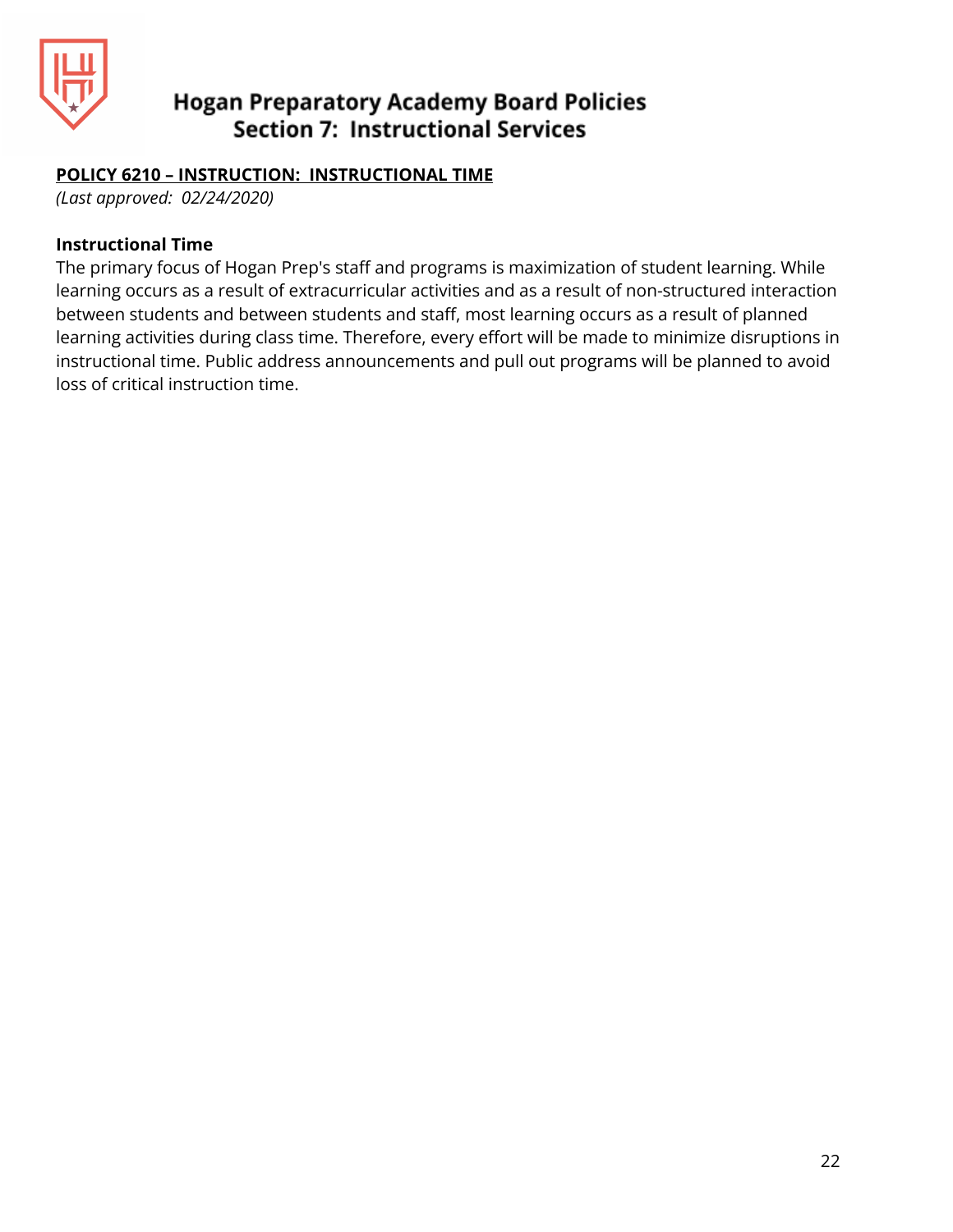

#### **POLICY 6220 – INSTRUCTION: STUDENT TEACHERS AND INTERNS**

*(Last approved: 02/24/2020)*

The Board authorizes contractual arrangements to be made for the acceptance for training of student teachers from regularly accredited colleges and universities to the extent that the training of these student teachers will both enhance educational opportunities of the classroom students as well as provide a training opportunity for the student teacher.

Guidelines will be prepared for the direction of staff members in handling the student teacher program. These guidelines will also be written to provide a definite program for the improvement of the student teacher while assigned to Hogan Prep.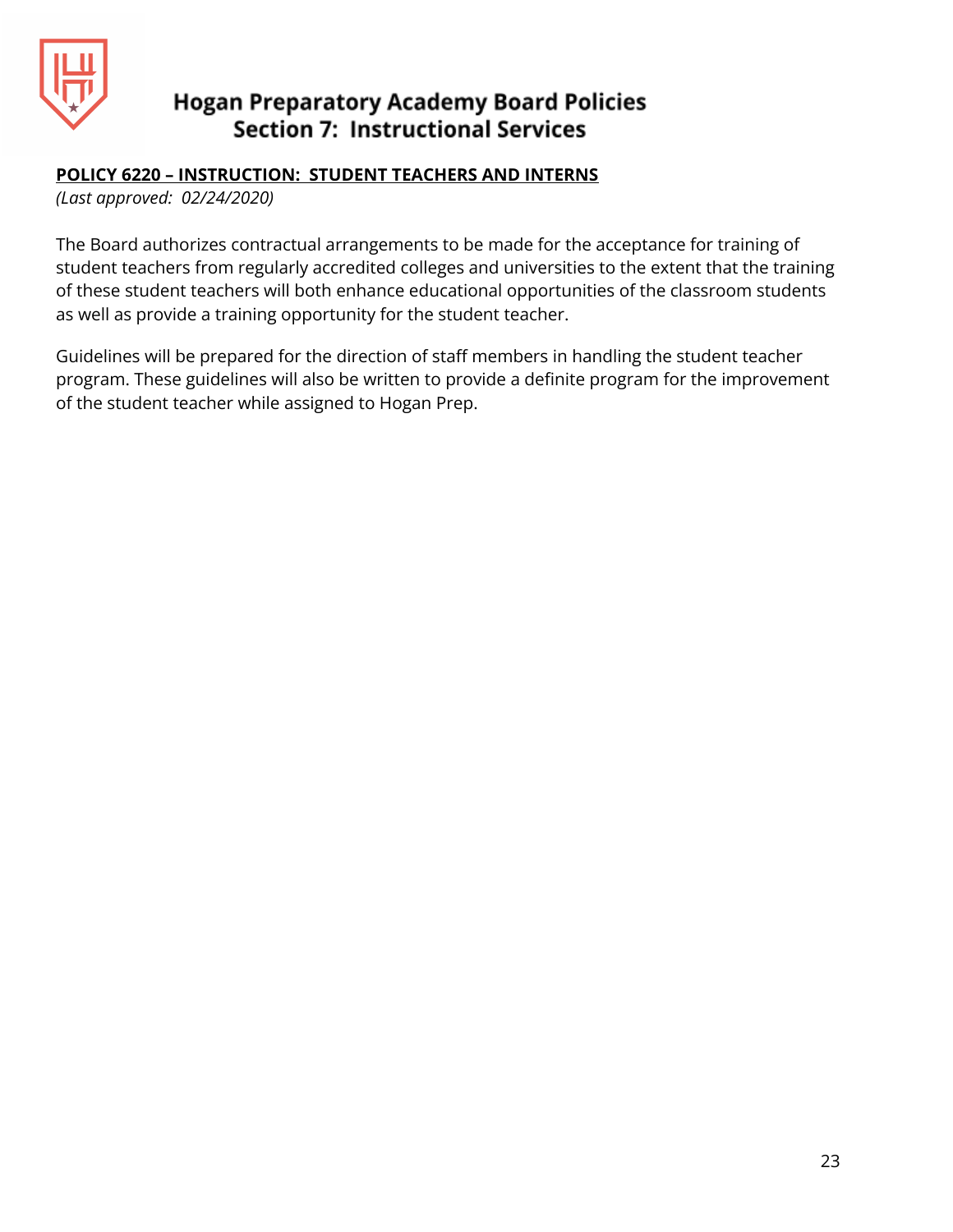

#### **POLICY 6230 – INSTRUCTION: TEXTBOOK SELECTION AND ADOPTION**

*(Last approved: 02/24/2020)*

The Superintendent/designee will appoint a committee of teachers and administrators to review textbook offerings in specific instructional areas. The committee will submit its report together with its recommendation to the Superintendent. The Superintendent will consider the committee's report and make a recommendation to the Board for final approval.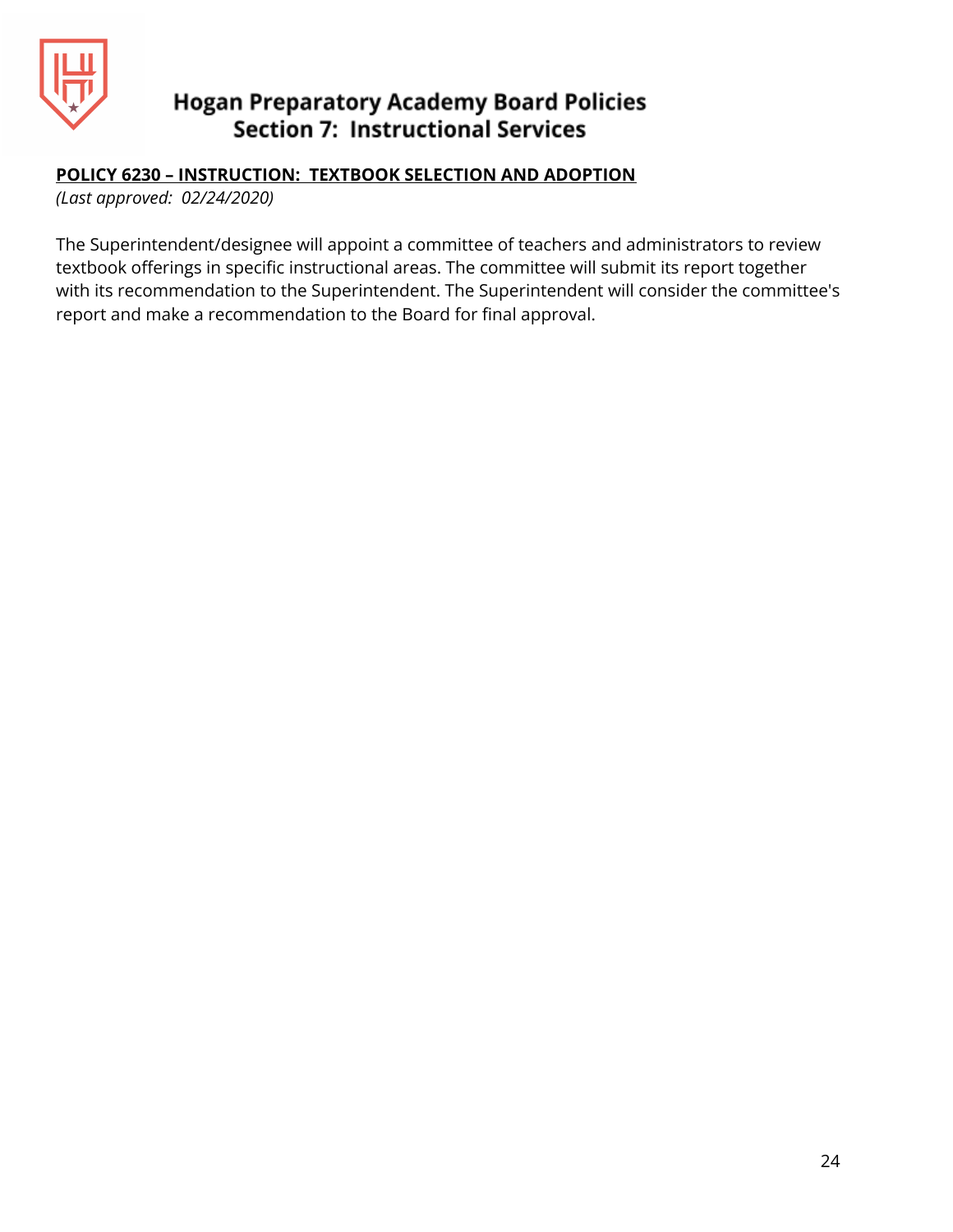

#### **POLICY 6231 – INSTRUCTION: TEXTBOOK USAGE - STUDENTS**

*(Last approved: 02/24/2020)*

Textbooks on which assignments are based are to be available to each student. Under the guidance of the teacher and the rules for a particular class, a textbook should be available for the student to take home overnight or over a weekend so that the student may prepare homework assignments and so that the parents/guardians may see the textbook.

Textbooks and library books are to be treated with respect by the students, used wisely, cared for, and returned in good condition when the assignment or course is concluded. The student to whom a textbook or library book is issued will be held responsible for its return in good condition. A reasonable system of fines, penalties, or methods of repayment for a fair value of the book is to be developed. No student is to be penalized if the book is lost because of factors beyond his/her control.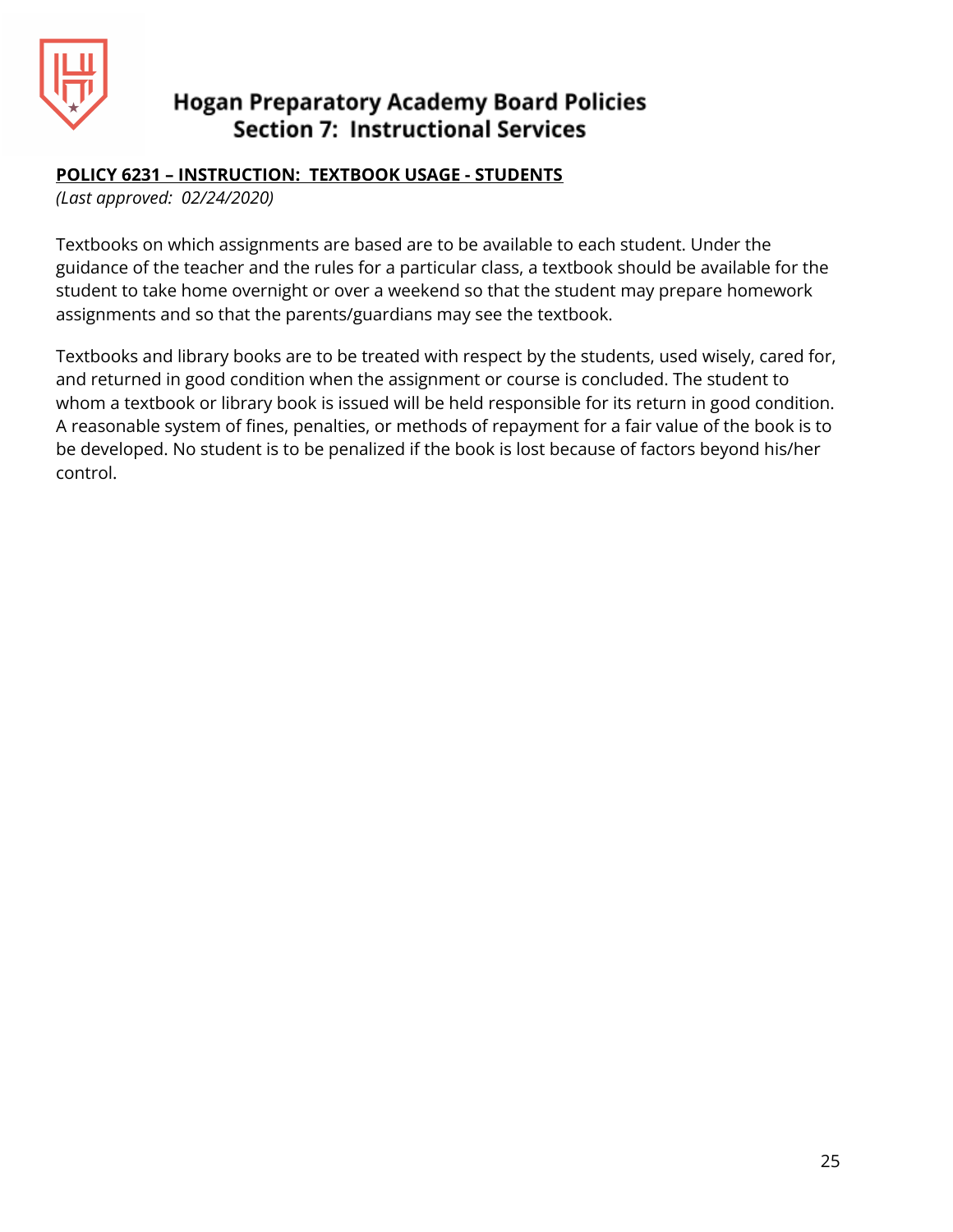

#### **POLICY 6240 – INSTRUCTION: INSTRUCTIONAL MATERIALS**

*(Last approved: 02/24/2020)*

The Superintendent/designee shall formulate administrative regulations as necessary to be included in faculty handbooks relative to the purchase and appropriateness of instructional materials. Guidelines relative to guest lecturers or presentations shall be included.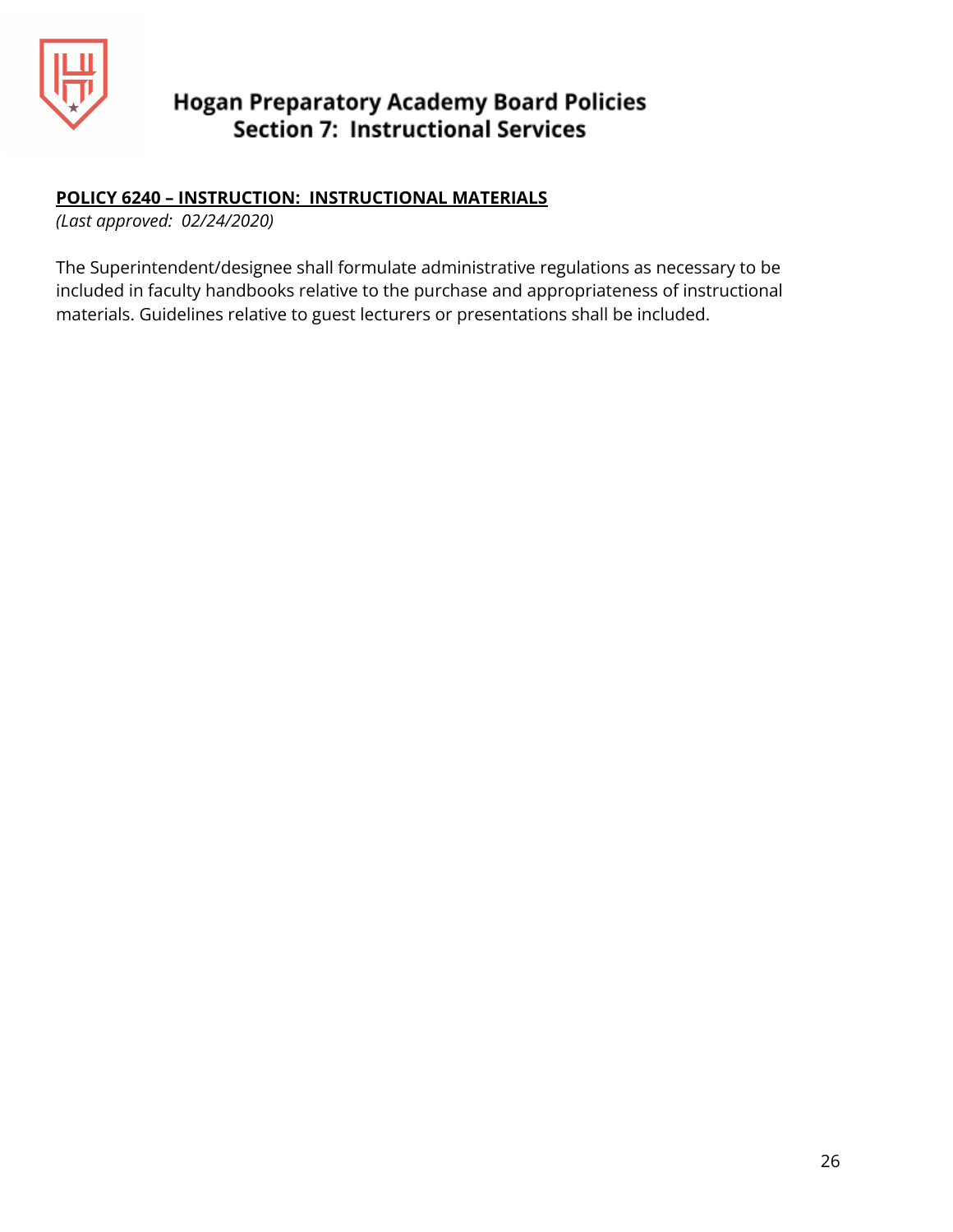

#### **POLICY 6241 – INSTRUCTION: CHALLENGED MATERIALS**

*(Last approved: 02/24/2020)*

The Board has the ultimate responsibility for establishing the curriculum and for purchasing instructional and/or media materials to be used by Hogan Prep. While the Board recognizes the right of students to free access to the many different types of books and instructional materials, the Board also recognizes the right of teachers and administrators to select books and other materials in accord with current trends in education and the established curriculum.

It is therefore the policy of the Board to require that books and other instructional materials shall be chosen for values of educational interest and the enlightenment of all students in the community. Instructional materials shall not be excluded on the basis of the writer's racial, nationalistic, political, or religious views. Every effort will be made to provide materials that present all points of view concerning international, national and local problems and issues of our times. Books, or other instructional or media materials of sound factual authority, shall not be prescribed, nor removed from library shelves or classrooms on the basis of partisan or doctrinal approval or disapproval. The Board will strive to provide stimulating, effective materials that will be appropriate to the community's values and the students' abilities and maturity levels.

Instructional or media materials used in Hogan Prep's educational program consist of various types of print and non-print materials. Despite the care taken to select those materials deemed to be educationally useful, occasional objections to the selection of instructional materials may be made by the public. However, the principles of academic freedom and the freedom to read must be defended, rather than the materials.

If a challenge is made, it should be properly channeled through guidelines and procedures established by the Board.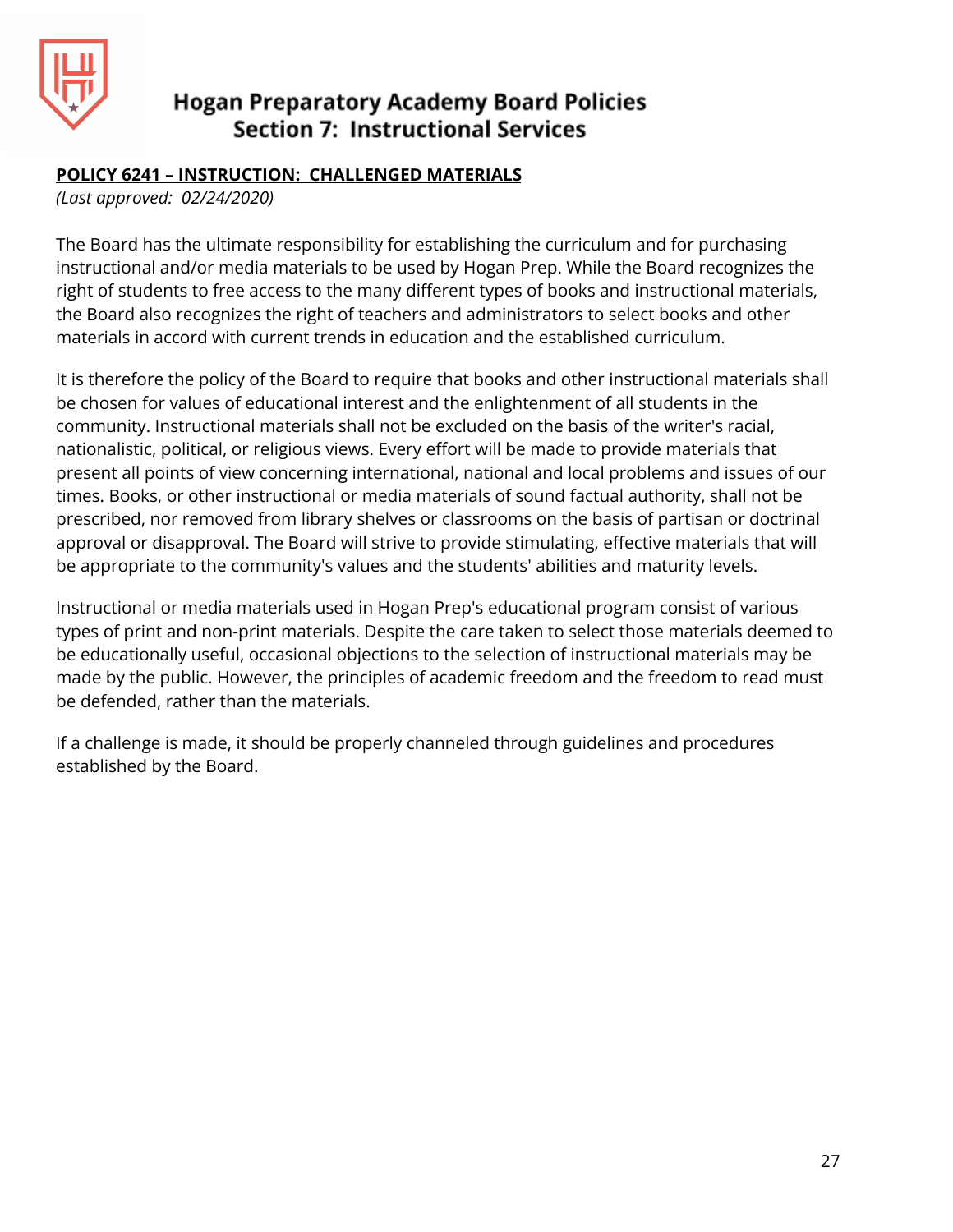

#### **POLICY 6242 – INSTRUCTION: RELIGIOUS OR CONTROVERSIAL ISSUES**

*(Last approved: 02/24/2020)*

Religious education is the responsibility of the home and church. The espousal by any teacher or staff member of any particular religious denomination or faith is strictly forbidden; however, teachers may teach about religion with information being presented at an appropriate maturity level for students.

No partisan political views may be espoused by any teacher or staff member; however, teachers may teach about political parties and politics as related to the governmental systems of the nation or world.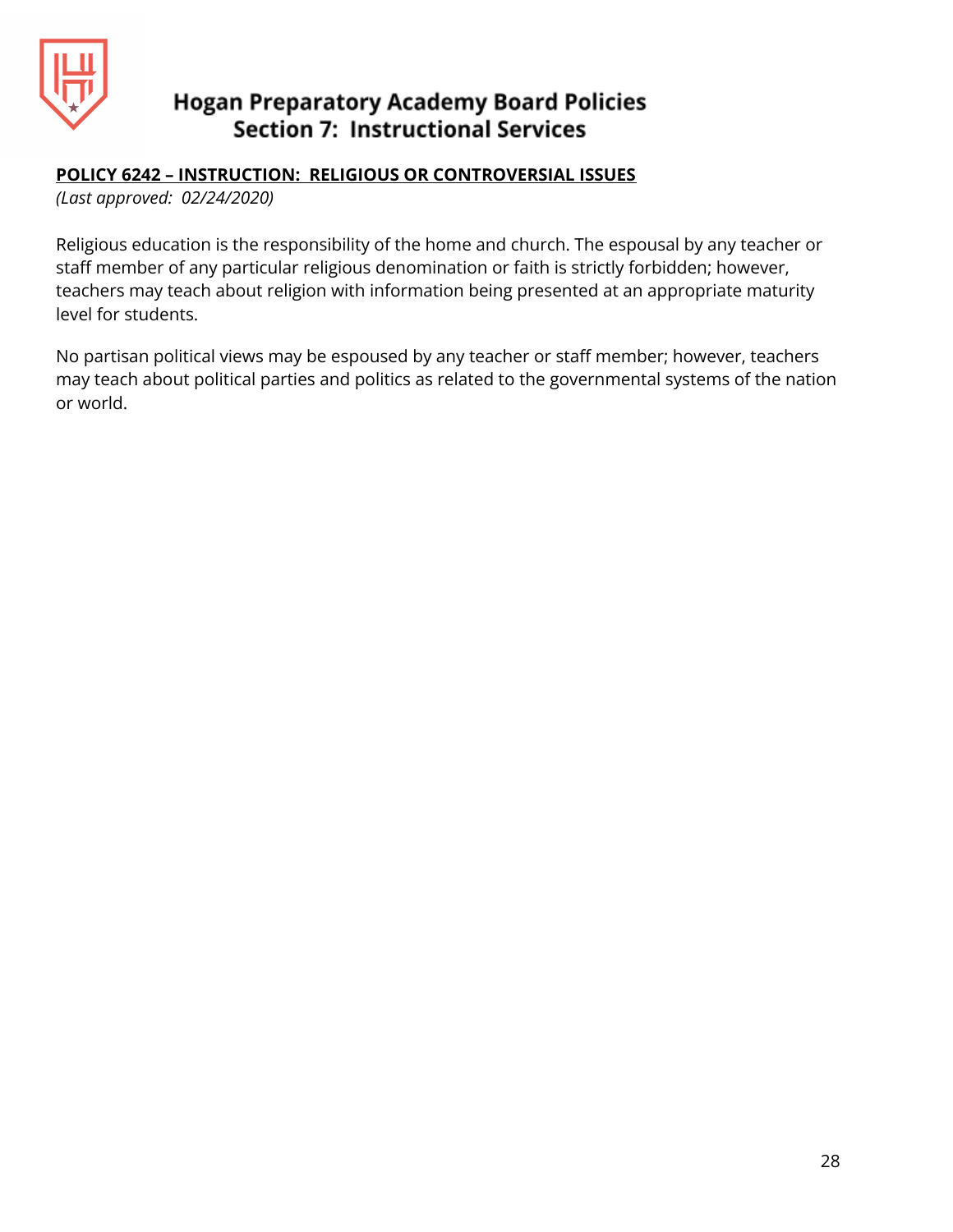

#### **POLICY 6243 – INSTRUCTION: COPYRIGHTED MATERIALS**

*(Last approved: 02/24/2020)*

It is the intent of the Board to delineate, enforce, and abide by the provisions of current copyright laws and regulations as they affect Hogan Prep and its employees. Hogan Prep will not purchase any videos, computer software, audio tapes, publications or other materials that have been illegally copied or reproduced.

Copyrighted materials, whether they are print or non-print, will not be duplicated unless such reproduction meets "fair use" standards, or unless written permission from the copyright holder has been received.

Details about "fair use" will be made available to all teachers. A summary of these standards will be posted or otherwise made easily available at each machine used for making copies.

The Board does not sanction illegal duplication in any form. Employees who willfully disregard Hogan Prep's copyright position are in violation of Board policy; they do so at their own risk and assume all liability responsibility.

Any materials produced by an employee (or employees) during the time he/she is paid for production of said materials shall be owned by Hogan Prep, and any civil rights of authorship are forfeited with payment by Hogan Prep for production of materials.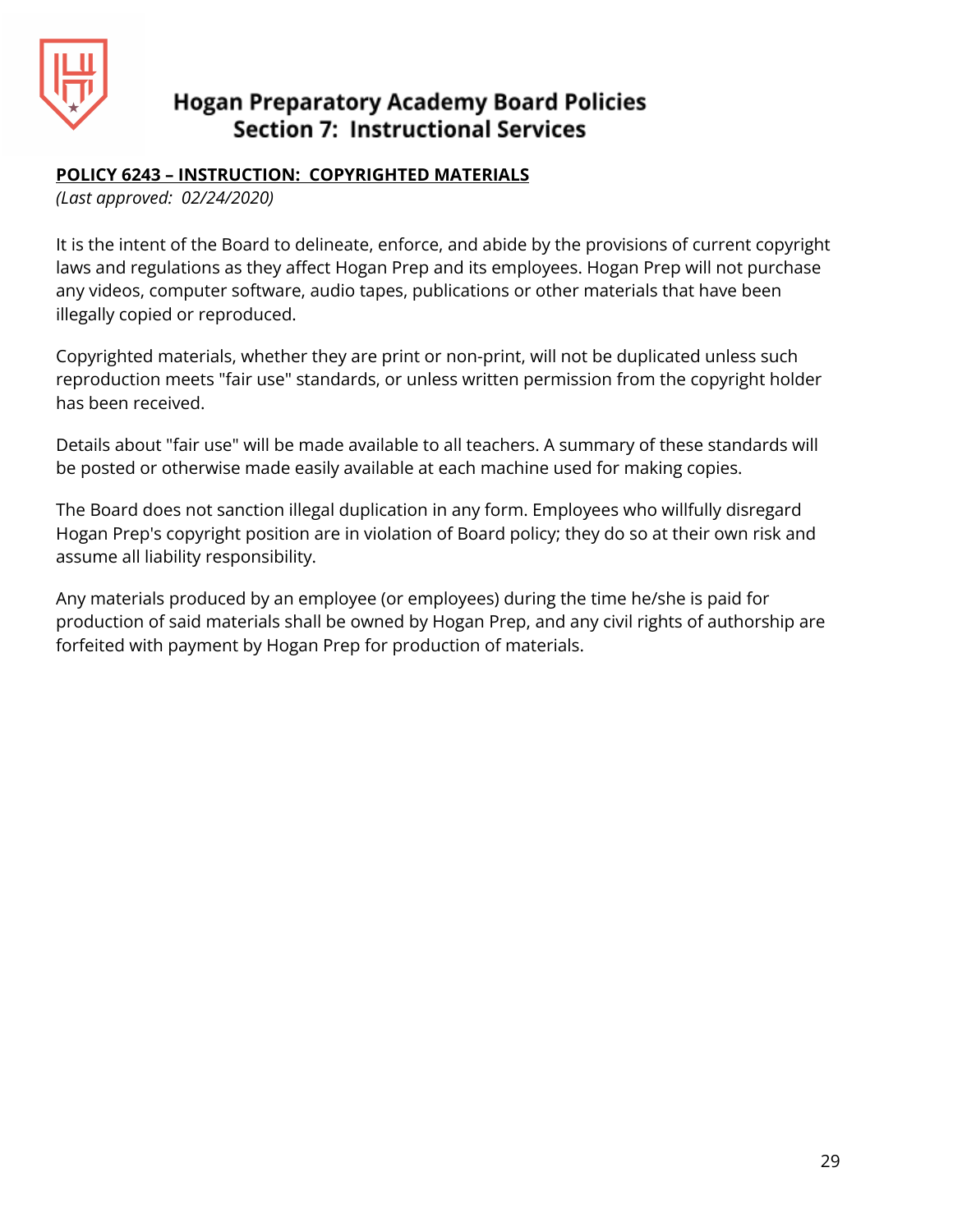

#### **POLICY 6250 – INSTRUCTION: INSTRUCTION FOR STUDENTS WITH DISABILITIES**

*(Last approved: 02/24/2020)*

It is the policy of Hogan Prep to provide a free appropriate public education to all public school students with disabilities. Students with disabilities are defined as those students who have one of the categorical disabilities as enumerated in the Missouri State Plan for Part B of the Individuals with Disabilities Education Act (IDEA) and who are in need of special education services or who have a mental or physical impairment that substantially limits one or more major life activities as defined by Section 504 of the Rehabilitation Act of 1973 or the Americans with Disabilities Act.

Hogan Prep will provide special education and/or other services to students with disabilities in accordance with applicable law, including the IDEA, and its amendments, Section 504 of Rehabilitation Act of 1973, 162.670-.995, RSMo., and Missouri's State Plan for Part B of the IDEA. For appeal procedures and information as to where to obtain a copy of Hogan Prep's 504 Procedural Safeguards regarding identification, evaluation or educational placement of a student under Section 504, refer to Regulation 2110 - Equal Education Opportunity.

When providing print materials to students with visual impairments, Hogan Prep will adhere to the National Instructional Materials Accessibility Standards (NIMAS) or will provide such print materials in timely fashion via high quality accessible materials.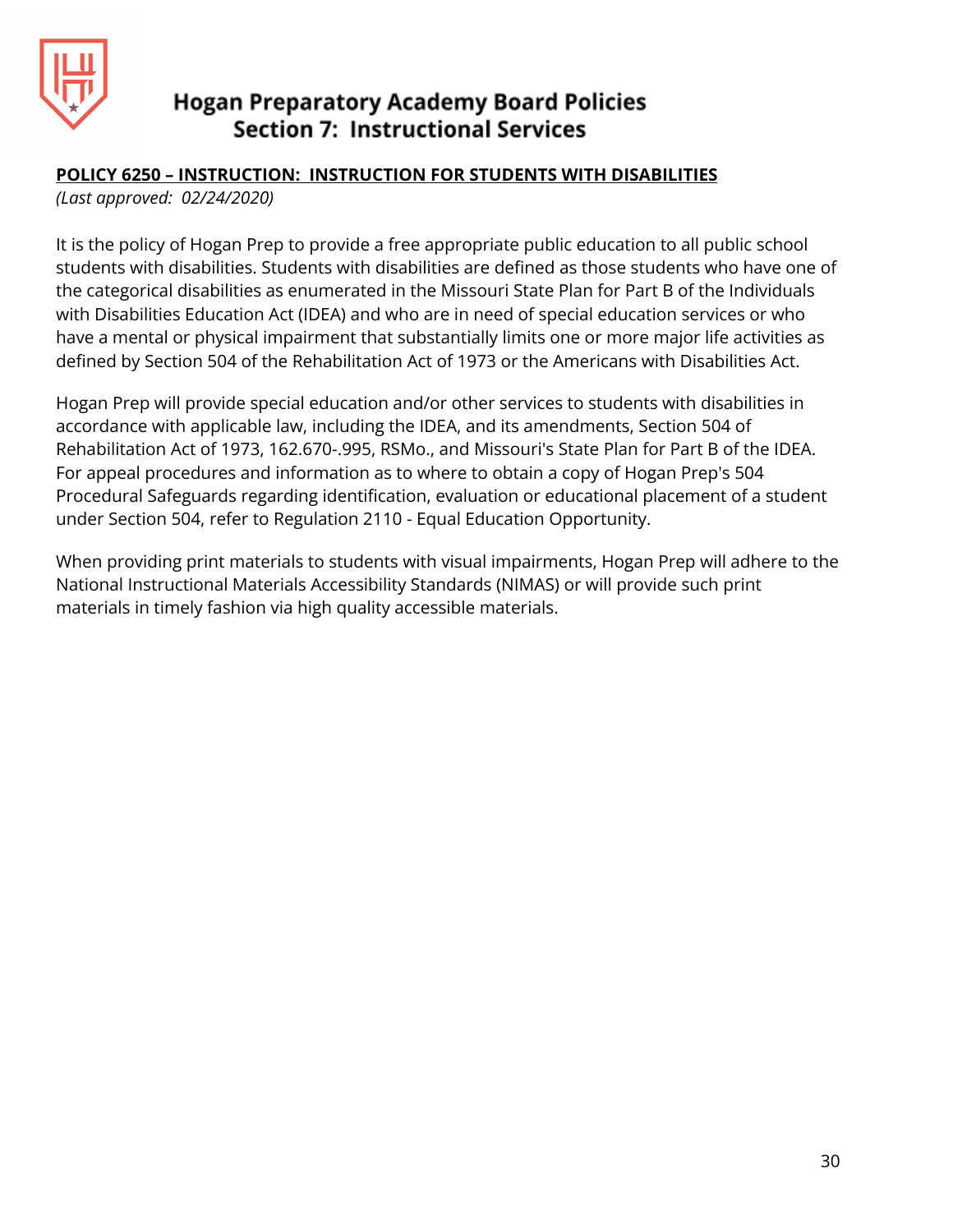

#### **POLICY 6260 – INSTRUCTION: EDUCATIONAL SURROGATE**

*(Last approved: 02/24/2020)*

The Board directs the Administration to determine whether a disabled student is in need of a surrogate parent within thirty (30) days of the date of notification that the student is living within Hogan Prep school boundaries. The Administration is directed to notify the Division of Special Education at the Missouri Department of Elementary and Secondary Education in writing within ten (10) days of the determination that such need exists.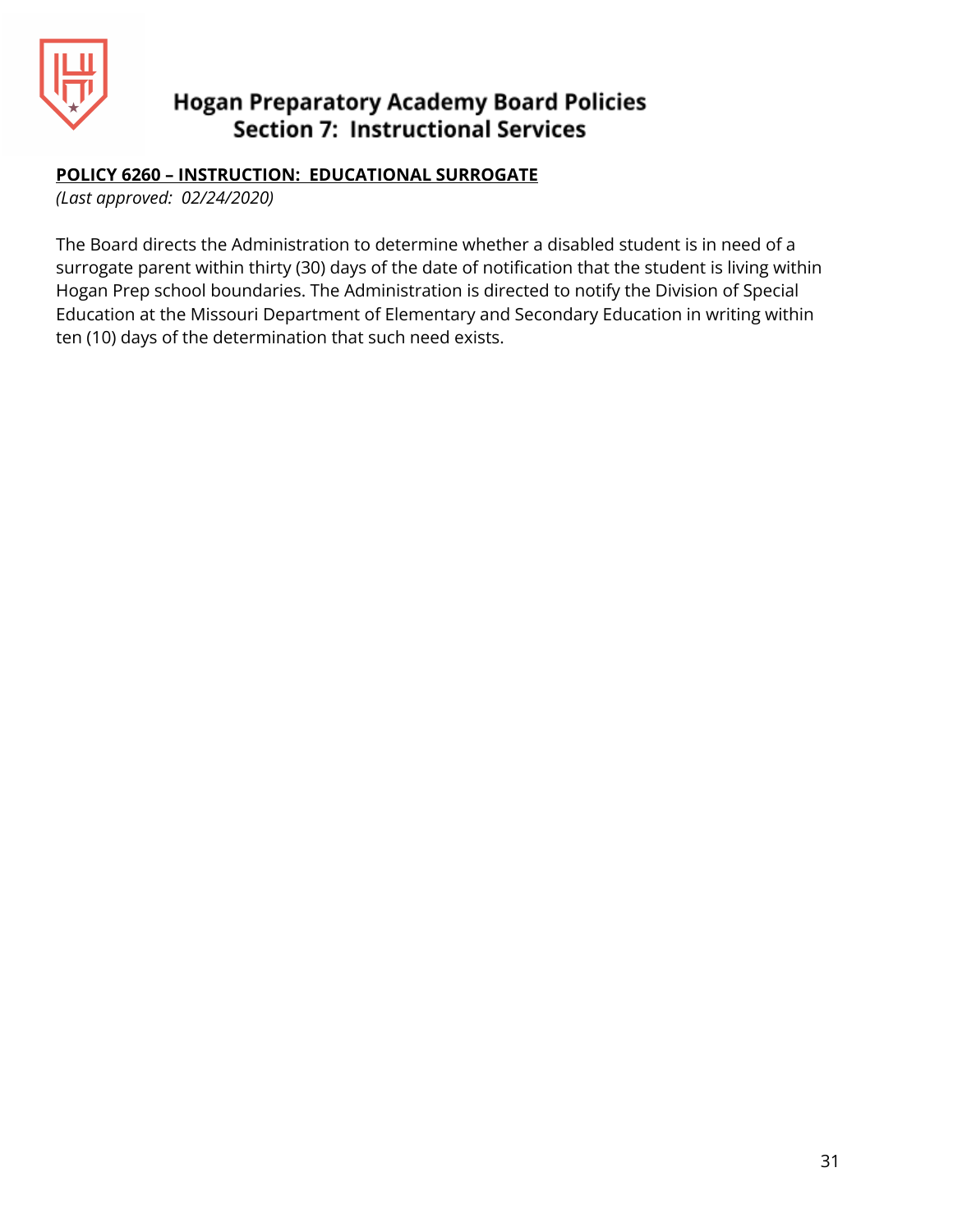

#### **POLICY 6270 – INSTRUCTION: INSTRUCTION FOR AT-RISK STUDENTS**

*(Last approved: 02/24/2020)*

Hogan Prep shall meet all federal and state requirements for identifying and providing services to educationally at-risk students.

At-risk students are those whose educational outcomes are in jeopardy because they are experiencing academic deficits, have become disaffected with school and learning, or impacted by other factors which impede education and social development.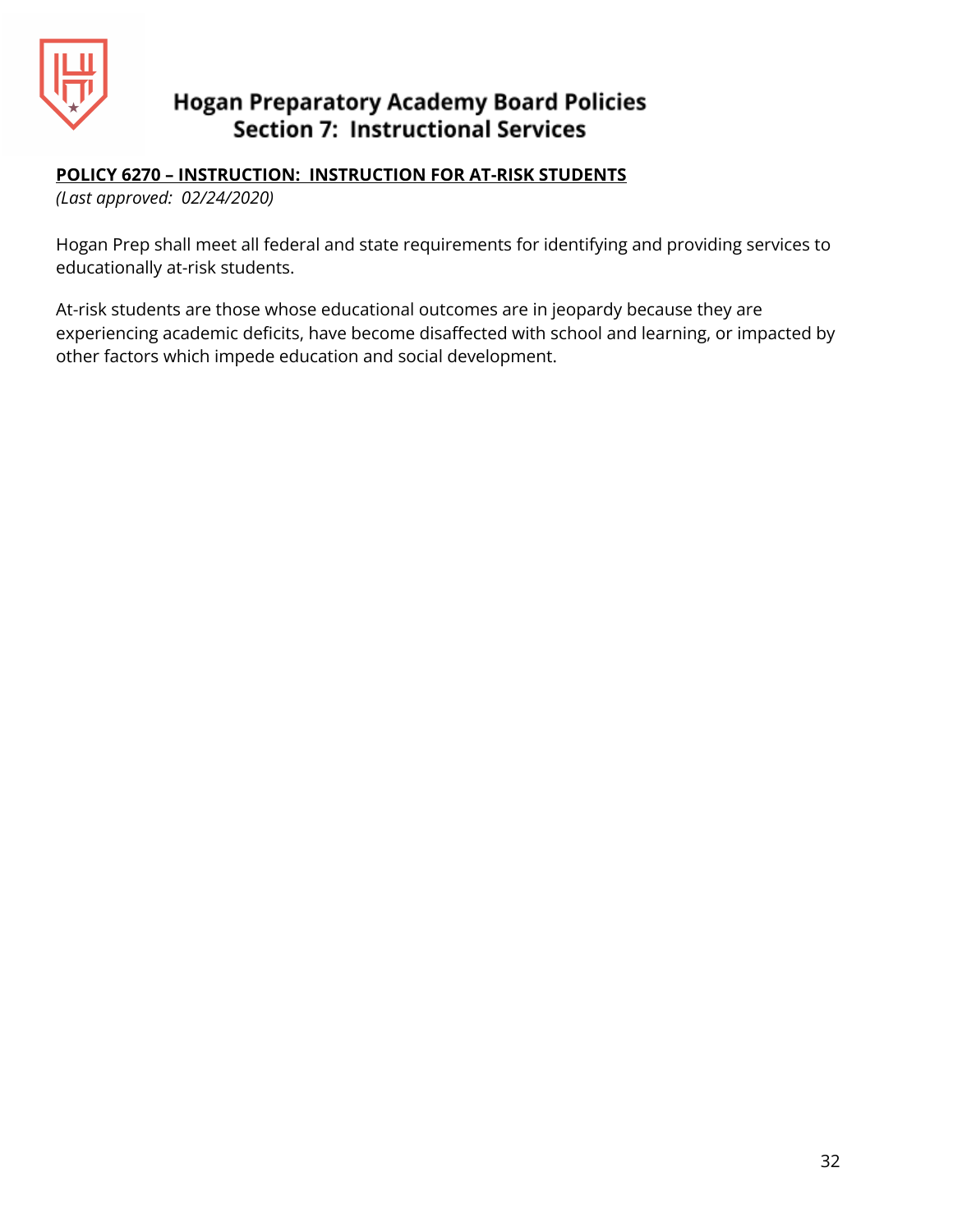

#### **POLICY 6273 – INSTRUCTION: INSTRUCTION FOR HOMELESS STUDENTS**

*(Last approved: 02/24/2020)*

The Board is committed to providing access to educational opportunities to eligible homeless students. Services will be provided consistent with federal law and with Missouri's state plan for the education of homeless children. (See also Policy 2260 – Admission of Homeless Students)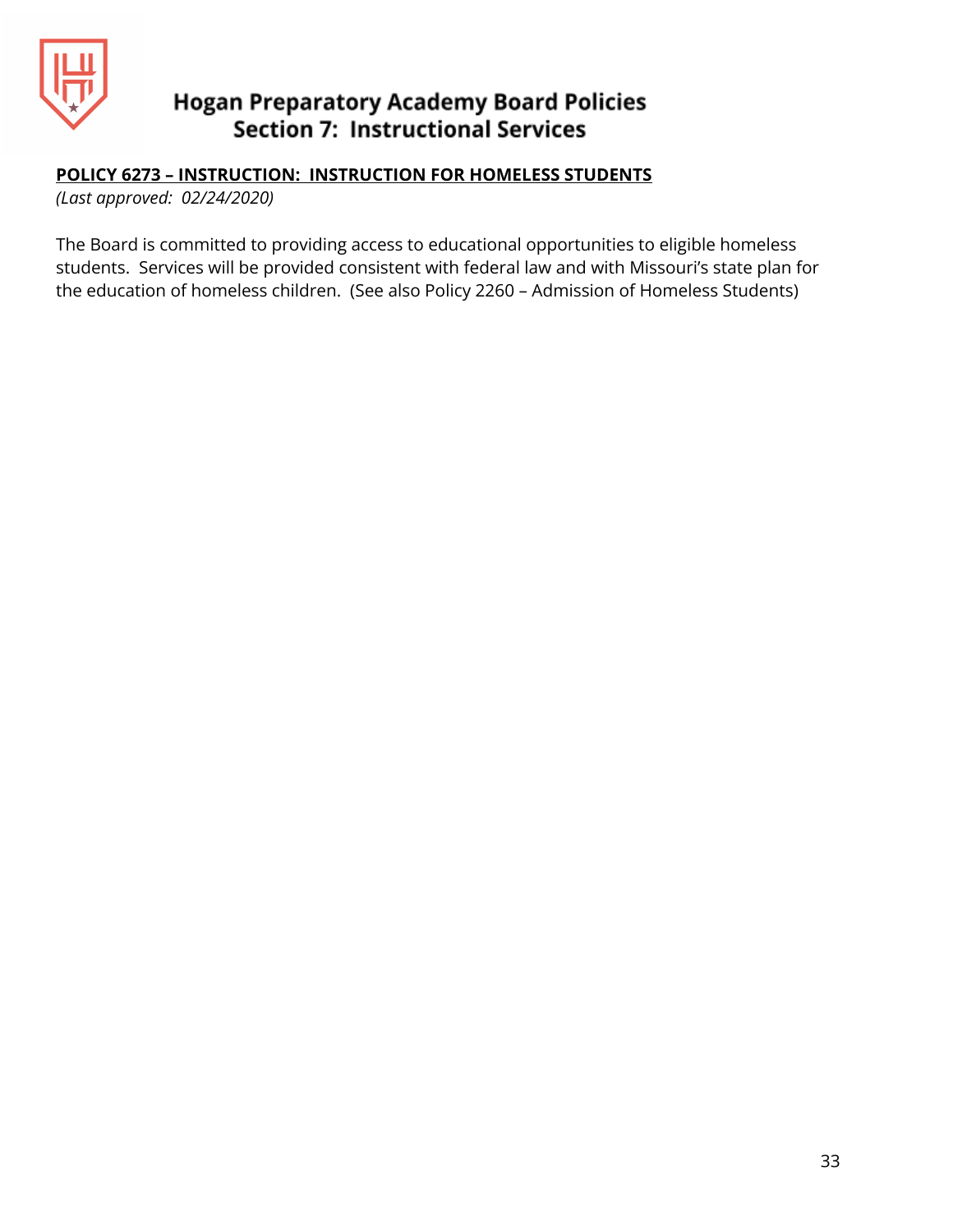

#### **POLICY 6274 – INSTRUCTION: INSTRUCTION FOR MIGRANT STUDENTS**

*(Last approved: 02/24/2020)*

The Superintendent will develop appropriate means to identify migrant students and to develop a plan to meet the educational needs of these children. Migrant students will be provided the full range of education and related services provided to other Hogan students. (See also Policy and Regulation 2270 - Admission of Migrant Students.)

The educational plan may consist of the following:

- 1. Assess the educational ability of the student and determine an accurate grade placement, course assignments and any special education services that may be needed.
- *2.* Identify any health and social needs and contact the appropriate public agencies for extended services.
- 3. Provide professional development activities for the teachers and support staff as related to migrant students.
- 4. Involve the parents in the educational program.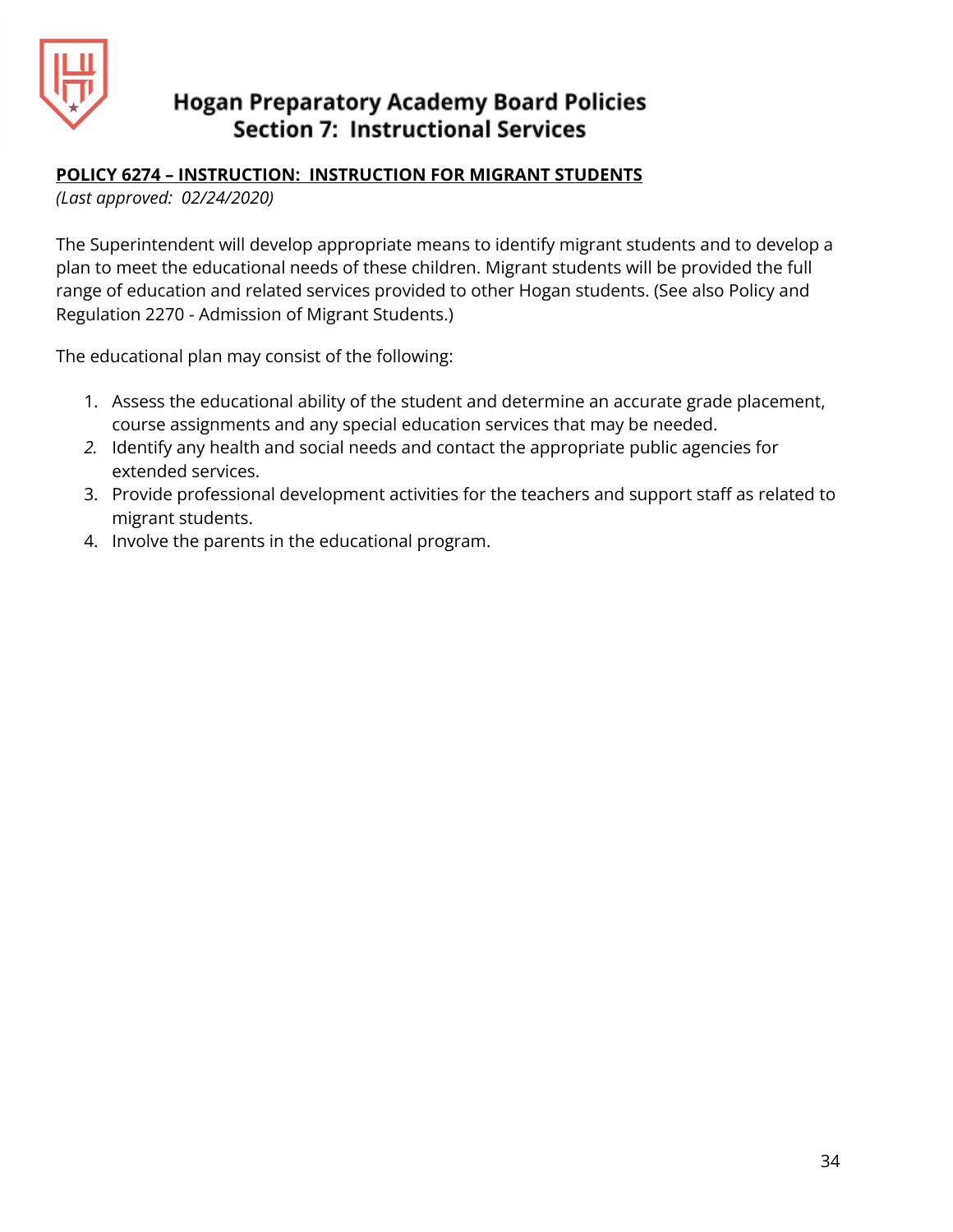

## **POLICY 6310 – LIBRARIES, MEDIA AND TECHNOLOGY SERVICES: SCHOOL LIBRARIES**

*(Last approved: 02/24/2020)*

The Board believes that it is the responsibility of Hogan Prep's library/media centers to provide materials which reflect the ideals and beliefs of religious, social, political, historical and ethnic groups, and their contributions to American and world cultures. Materials will be selected which are related to and support Hogan Prep's curriculum. Selection of and access to library/media materials will be based upon the contribution to the education program and the age

#### **Intellectual Access**

The library/media program serves as a point of access to information and ideas for students as they acquire critical thinking and problem-solving skills. Students and educators served by the library/media program should have access to resources and services free of constraints resulting from artificial barriers. Artificial barriers should not prevent students from accessing and using resources except as defined by Hogan Prep policies and regulations, including but not limited to selection, acquisition and Internet usage policies and regulations.

#### **Confidentiality**

Hogan Prep recognizes the need for confidentiality of school library records. Therefore, no person will release any library record of any student, faculty or other library user to any third party except as provided by law.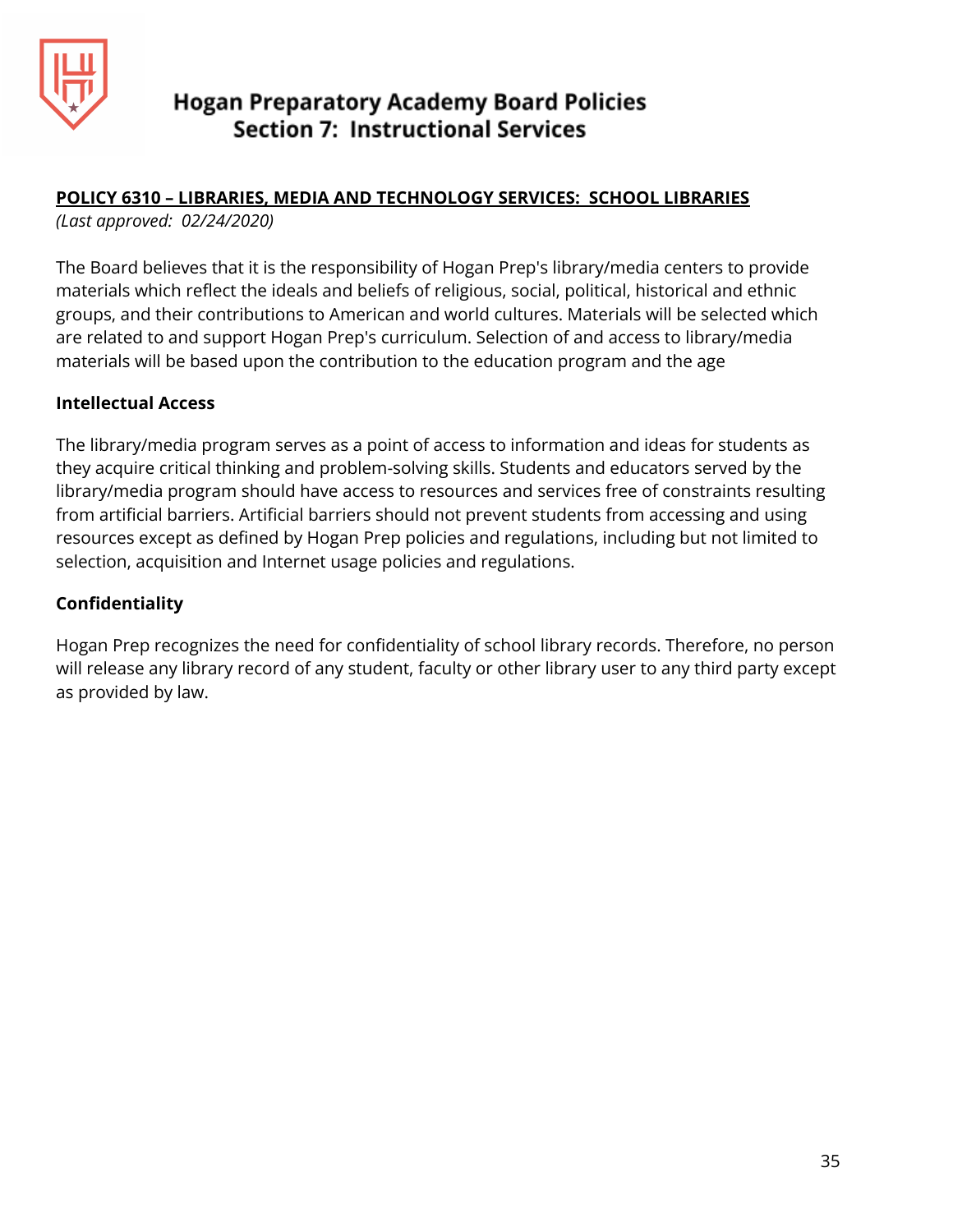

#### **POLICY 6320 – LIBRARIES, MEDIA AND TECHNOLOGY SERVICES: INTERNET USAGE**

*(Last approved: 02/24/2020)*

#### **A. Introduction**

It is the policy of Hogan Prep to: (a) prevent user access over its computer network to, or transmission of, inappropriate material via Internet, electronic mail, or other forms of direct electronic communications; (b) prevent unauthorized access and other unlawful online activity; (c) prevent unauthorized online disclosure, use, or dissemination of personal identification information of minors; and (d) comply with the Children's Internet Protection Act [Pub. L. No. 106-554 and 47 USC 254(h)].

## **B. Access to Inappropriate Material**

To the extent practical, technology protection measures shall be used to block or filter Internet, or other forms of electronic communications, access to inappropriate information. Specifically, as required by the Children's Internet Protection Act, blocking shall be applied to visual depictions of material deemed obscene or child pornography, or to any material deemed harmful to minors. Subject to staff supervision, technology protection measures may be disabled or, in the case of minors, minimized only for bona fide research or other lawful purposes.

## **C. Internet Safety Training**

In compliance with the Children's Internet Protection Act, each year, all Hogan Prep students will receive internet safety training which will educate students about appropriate online behavior, including interacting with other individuals on social networking sites and in chat rooms, and cyberbullying awareness and response. Such training will include Internet, cell phones, text messages, chat rooms, email and instant messaging programs. (See also Policy 6116 – State Mandated Curriculum – Human Sexuality).

#### **D. Inappropriate Network Usage**

To the extent practical, steps shall be taken to promote the safety and security of users of Hogan Prep's online computer network when using electronic mail, chat rooms, instant messaging, and other forms of direct electronic communications. Specifically, as required by the Children's Internet Protection Act, prevention of inappropriate network usage includes: (a) unauthorized access, including so-called "hacking," and other unlawful activities; and (b) unauthorized disclosure, use, and dissemination of personal identification information regarding minors.

## **E. Supervision and Monitoring**

It shall be the responsibility of all Hogan Prep employees to supervise and monitor usage of the online computer network and access to the Internet in accordance with this policy and the Children's Internet protection Act. Procedures for the disabling or otherwise modifying any technology protection measures shall be the responsibility of the Chief Finance & Accountability Officers and the individual building principals.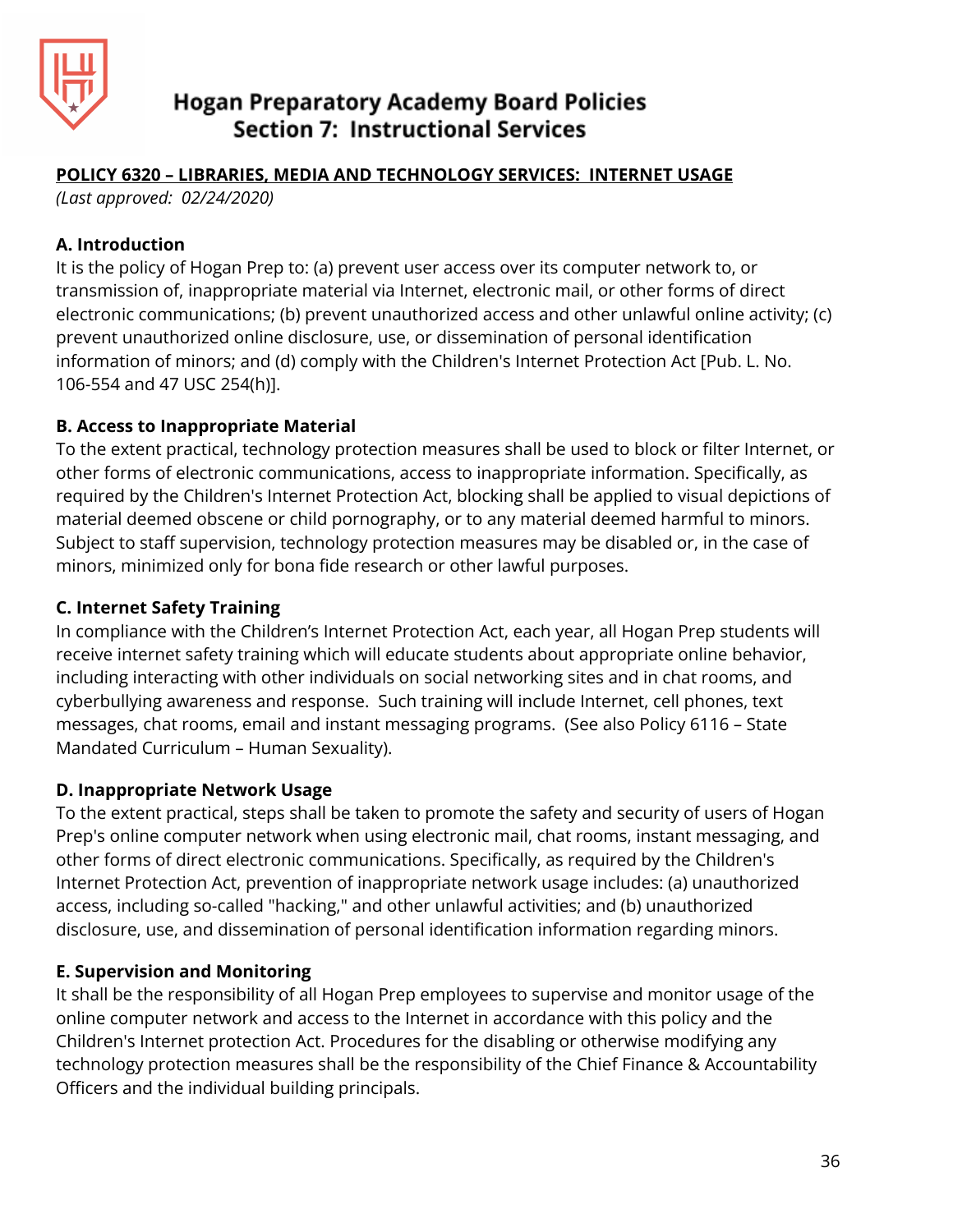

## **POLICY 6420 – TEST SECURITY POLICY**

*(Last approved: 09/28/20)*

All standardized testing materials shall be stored, distributed and collected according to procedures that insure the security and authorized access to test booklets. The Superintendent shall designate a Hogan Prep test coordinator who will direct the administration and security procedures for each testing site.

## **Teacher Responsibilities for Test Administration**

Prior to the administration of any Hogan Prep or State standardized test, the principal/designee will review with the teachers the testing guidelines that they and the students are to follow. The principal/designee shall distribute this policy and any other testing guidelines to all teachers, require them to sign and return one copy and keep a copy for their files.

The guidelines listed below are examples; others may be provided by the principal/designee.

- 1. Teachers are not to review the test questions or content prior to its being given to the students.
- 2. Teachers are not to give any assistance to the students during the administration of the test.
- 3. Teachers are to review only the purpose of the test, the directions, the time restraints and what the students are to do upon completion of the test.

Violation of these and other administrative testing guidelines by the teacher may result in disciplinary action against the teacher, up to and including termination.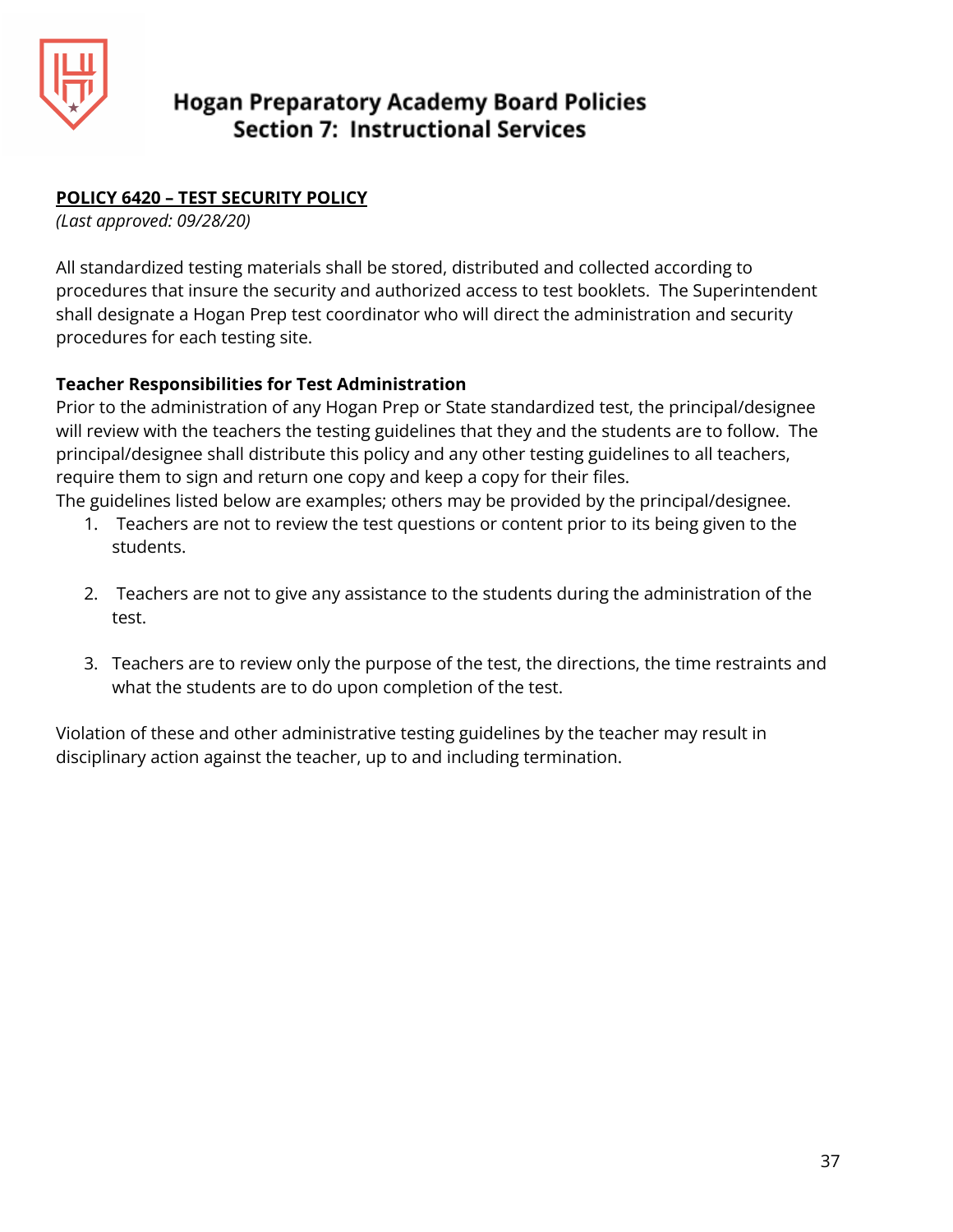

#### **POLICY 6445 – DYSLEXIA SCREENING POLICY**

*(Last approved: 11/16/20)*

This policy addresses Hogan Preparatory Academy's dyslexia screening as mandated by the Department of Elementary and Secondary Education guidelines.

- 1. Hogan Preparatory Academy shall conduct dyslexia screenings for students in the appropriate year consistent with the Department of Elementary and Secondary Education guidelines.
- 2. The Governing Board of Hogan Preparatory Academy shall provide reasonable classroom support consistent with the Department of Elementary and Secondary Education guidelines.
- 3. Hogan Preparatory Academy shall offer all of its teachers two hours of training on dyslexia and related disorders. HPA may seek assistance from the Department of Elementary and Secondary Education in developing and providing such training. Completion of such training shall count as two contact hours of professional development.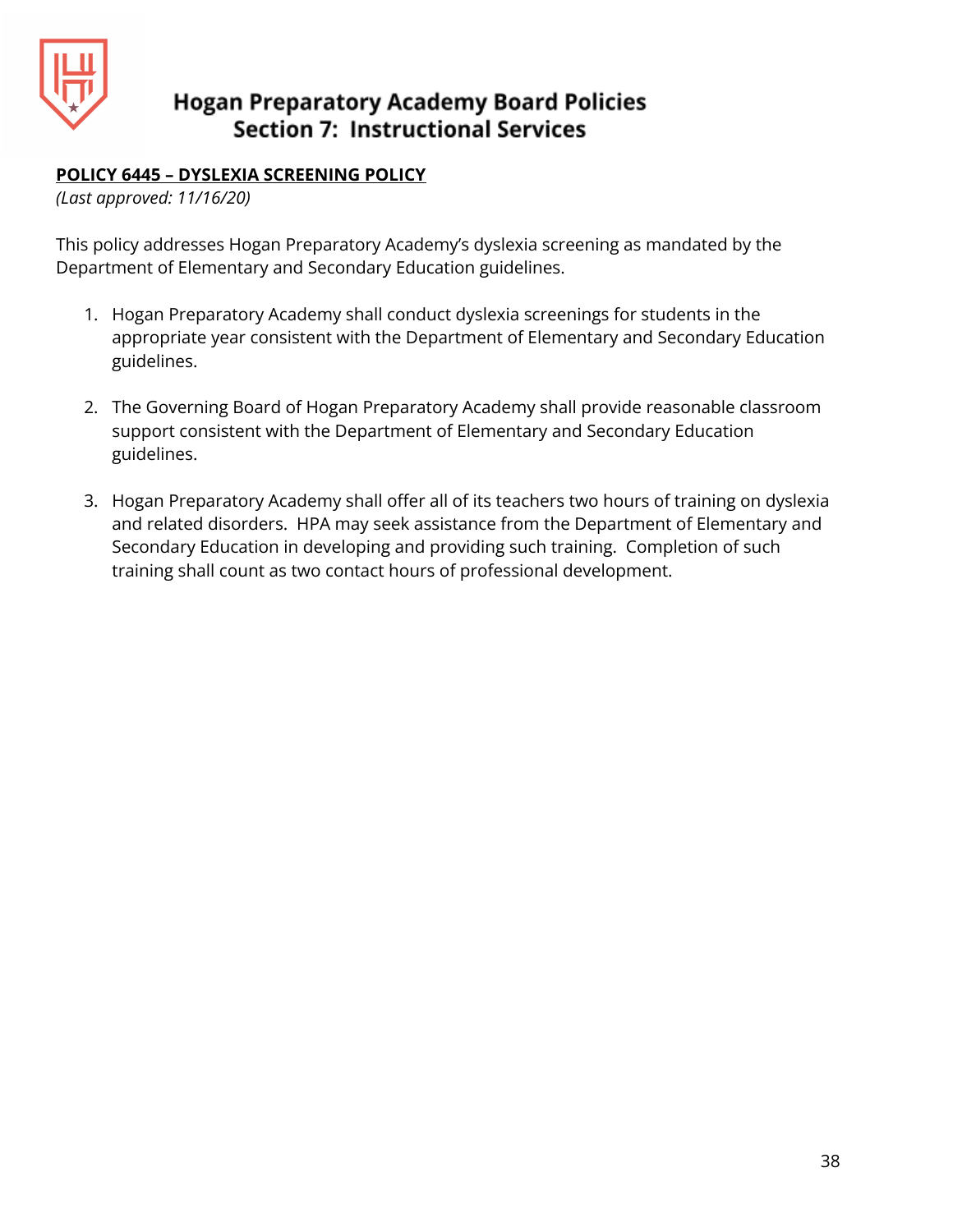

## **POLICY 6540 – PHYSIOLOGY TEXTBOOK POLICY**

*(Last approved: 12/14/20)*

The Governing Board of Hogan Preparatory Academy adopts the following policy.

Section 1. Physiology Textbook

- 1.1 The school shall use a physiology textbook that contains at least one or more chapters on dental hygiene
- 1.2 The chapter(s) on dental hygiene shall convey the proper knowledge to students on the care, function, and relation of the teeth to general health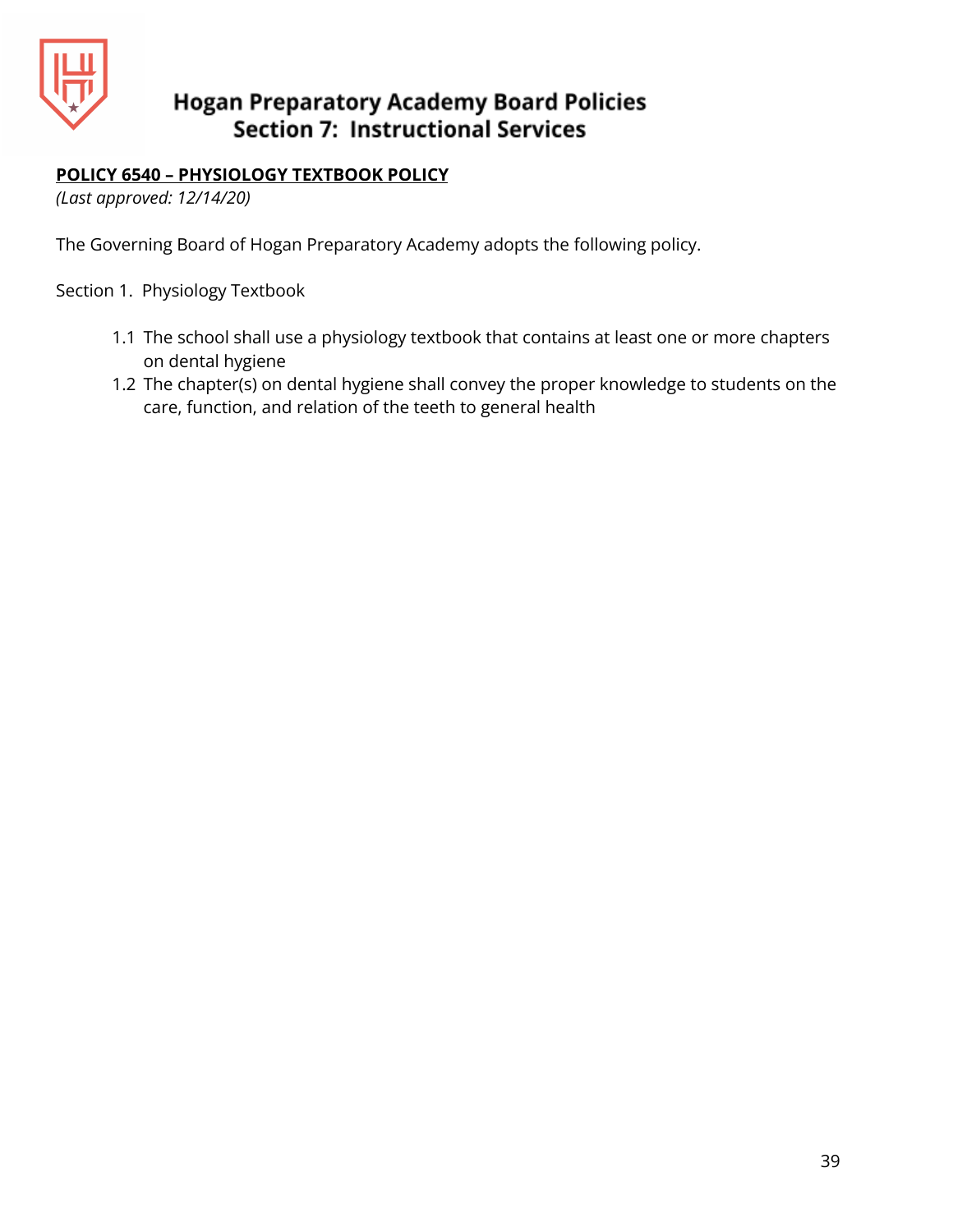

#### **POLICY 6550 – ALTERNATE METHODS OF INSTRUCTION MODEL POLICY**

*(Last approved: 12/14/20)*

The Board of Hogan Prep adopts the following policy on Alternate Methods of

Instruction.

Section 1. Alternative Methods of Instruction Plan Approval

Section 1.1. The School shall submit to the department of elementary and secondary education an application requesting approval of an alternative methods of instruction plan.

Section 1.2 The application submitted to the department of elementary and secondary education shall describe:

Section 1.2.1. The manner in which the school intends to strengthen and reinforce instructional content

while supporting student learning outside the classroom environment

Section 1.2.2. The process the school intends to use to communicate to students and parents the decision to implement alternative methods of instruction on any day of a closure

Section 1.2.3. The manner in which the school intends to communicate the purpose and expectations for a day in which alternative methods of instruction will be implemented to students and parents

Section 1.2.4. The assignments and materials to be used within the school for days in which alternative methods of instruction will be implemented to effectively facilitate teaching and support learning for the benefit of the students.

Section 1.2.5. The manner in which student attendance will be determined for a day in which alternative methods of instruction will be implemented. The method chosen shall be linked to completion of lessons and activities.

Section 1.2.6. The instructional methods, which shall include instruction through electronic means and instruction through other means for students who have no access to internet services or a computer.

Section 1.2.7. Instructional plans for students with individualized education programs.

Section 1.2.8. The role and responsibility of certified personnel to be available to communicate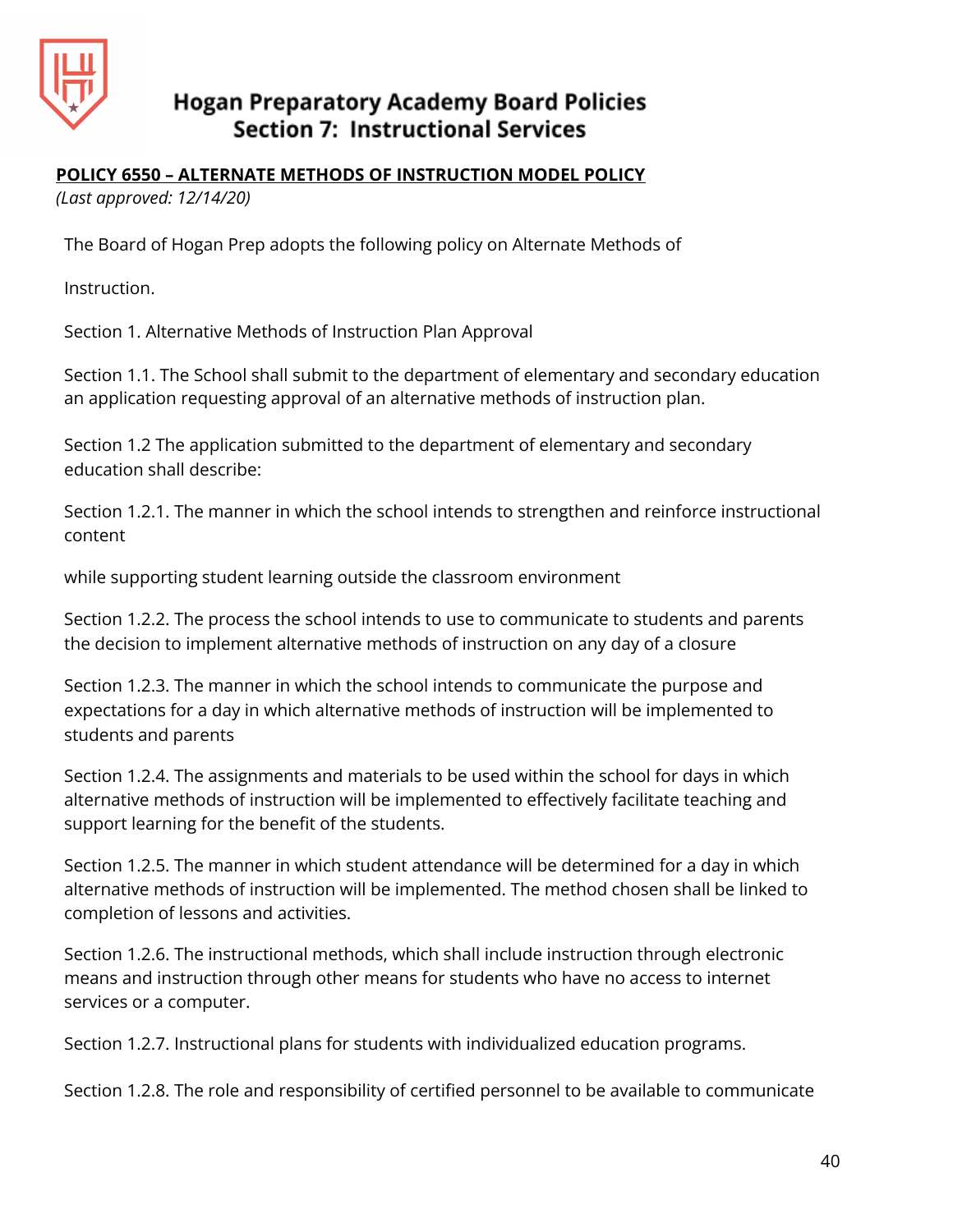

with students.

Section 2. Alternative Methods of Instruction Plan Implementation

Section 2.1. If school is closed due to exceptional or emergency circumstances, the school may use its Alternative Methods of Instruction Plan for up to thirty-six hours in a school year.

Section 2.2. The school shall notify students and parents on each day of the closure whether the alternative methods of instruction plan is to be implemented for that day. If the plan is to be implemented on any day of the closure, the school shall ensure that each student receives assignments for that day in hard copy form or receives instruction through virtual learning or another method of instruction.